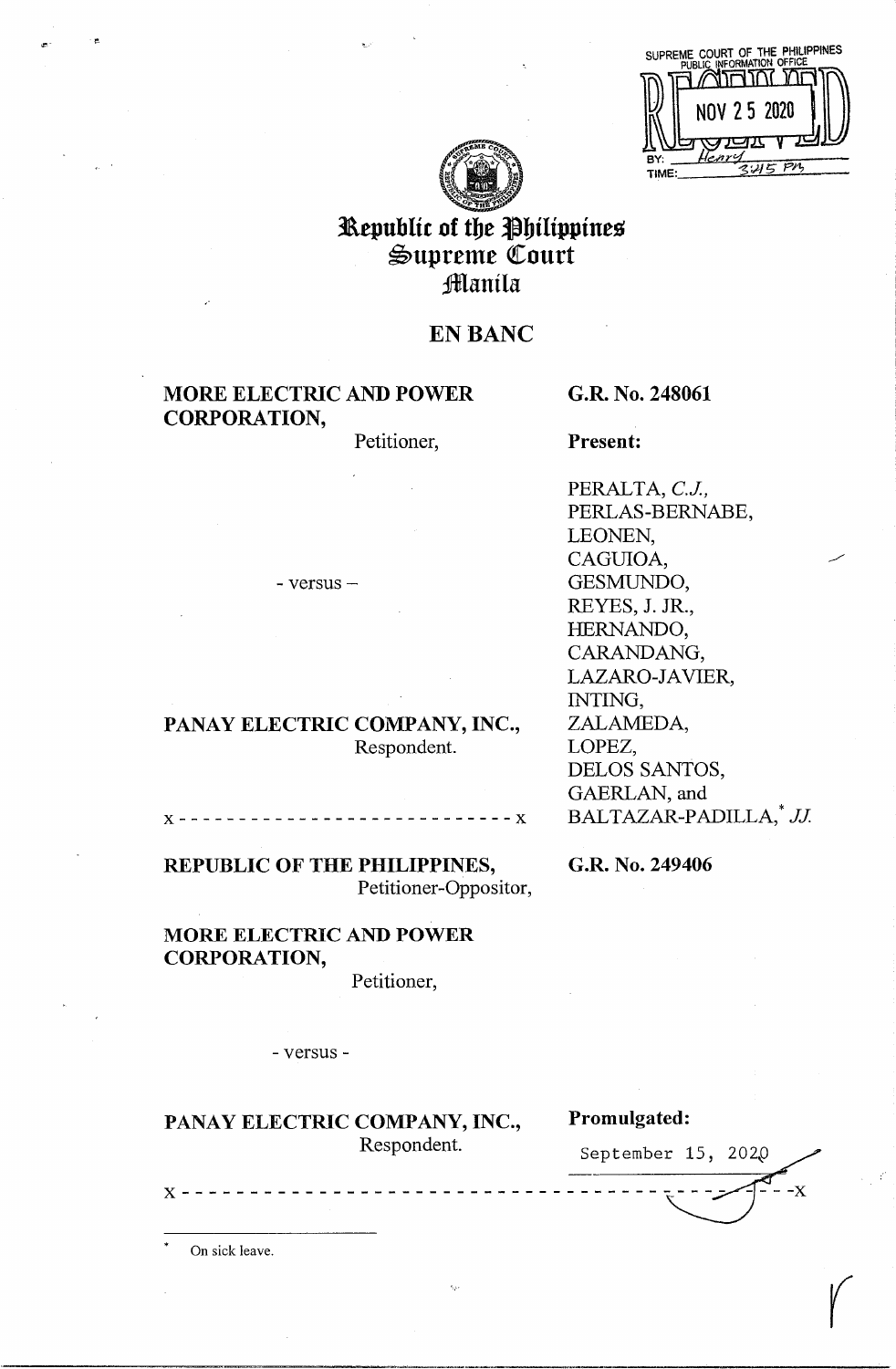## **DECISION**

### **REYES, J. JR.,** *J.:*

 $\frac{1}{2}$ 

The constitutional question before the Court is whether Sections 10 and 17 of Republic Act  $(R.A.)$  No.  $11212<sup>1</sup>$  violate the constitutional guarantee of due process and equal protection by providing that the power and electricity distribution system in Iloilo City which is owned by the previous franchise holder Panay Electric Company, Inc. (PECO) may be acquired by the current franchise holder MORE Electric and Power Corporation (MORE), through the exercise of the right of eminent domain, and applied to the same public purpose of power distribution in Iloilo City.

This constitutional question is raised in the Petition for Review on *Certiorari,* docketed as G.R. No. 248061, filed by MORE against PECO from the July 1, 2019 Judgment<sup>2</sup> of the Regional Trial Court of Mandaluyong City, Branch 209 (RTC) in Civil Case No. R-MND-19-00571- S, declaring that Sections 10 and 17 of R.A. No. 11212 are unconstitutional legislated corporate takeover of the private assets of respondent PECO by petitioner MORE. The same question is raised in a separate Petition for Review on *Certiorari,* docketed as G.R. No. 249406, filed by the Republic of the Philippines through the Office of the Solicitor General (OSG) from the same judgment and proceedings and involving the same facts and parties.

PECO filed a Motion for Consolidation of G.R. No. 248061 and G.R. No. 249406.<sup>3</sup> Thereafter, PECO filed an Urgent Omnibus Motion<sup>4</sup> urging the Court to consolidate the petitions and to resolve the same without further delay on the ground that the continuing dispute over possession of the distribution system twice plunged Iloilo City into darkness just when the city is struggling to deal with the current extreme public health emergency. Moreover, if the dispute will continue, electricity and power interruptions will recur to the prejudice of the health and safety of the residents of the city.

In view of the highest necessity to resolve the constitutional issue, the Court allows the consolidation of the two petitions and proceeds to resolve the same.

*Rollo* (G.R. No. 249406), pp. 11-15.

2

 $\overline{\mathbf{3}}$ 

4

AN ACT GRANTING **MORE** ELECTRIC AND POWER CORPORATION A FRANCHISE TO ESTABLISH, OPERATE, AND MAINTAIN, FOR COMMERCIAL PURPOSES AND IN THE PUBLIC INTEREST, A DISTRIBUTION SYSTEM FOR THE CONVEYANCE OF ELECTRIC POWER TO THE END-USERS OF THE CITY OF ILOILO, PROVINCE OF iLOILO, AND ENSURING THE CONTINUOUS AND UNINTERRUPTED SUPPLY OF ELECTRICITY IN THE FRANCHISE AREA, approved on February 14, 2019.

Penned by Judge Monique A. Quisumbing-Ignacio; *rollo* (G.R. No. 248061), pp. 39-46.

Filed on May 27, 2020 *via* electronic mail pursuant to Section 3(d) and Section 9, Rule 13 of the 2019 Amendments to the 1997 Rules on Civil Procedure (A.M. No. 19-10-20-SC), paragraph 8 of Supreme Court Administrative Circular No. 39-2020, due to the travel restrictions on account of COVID-19,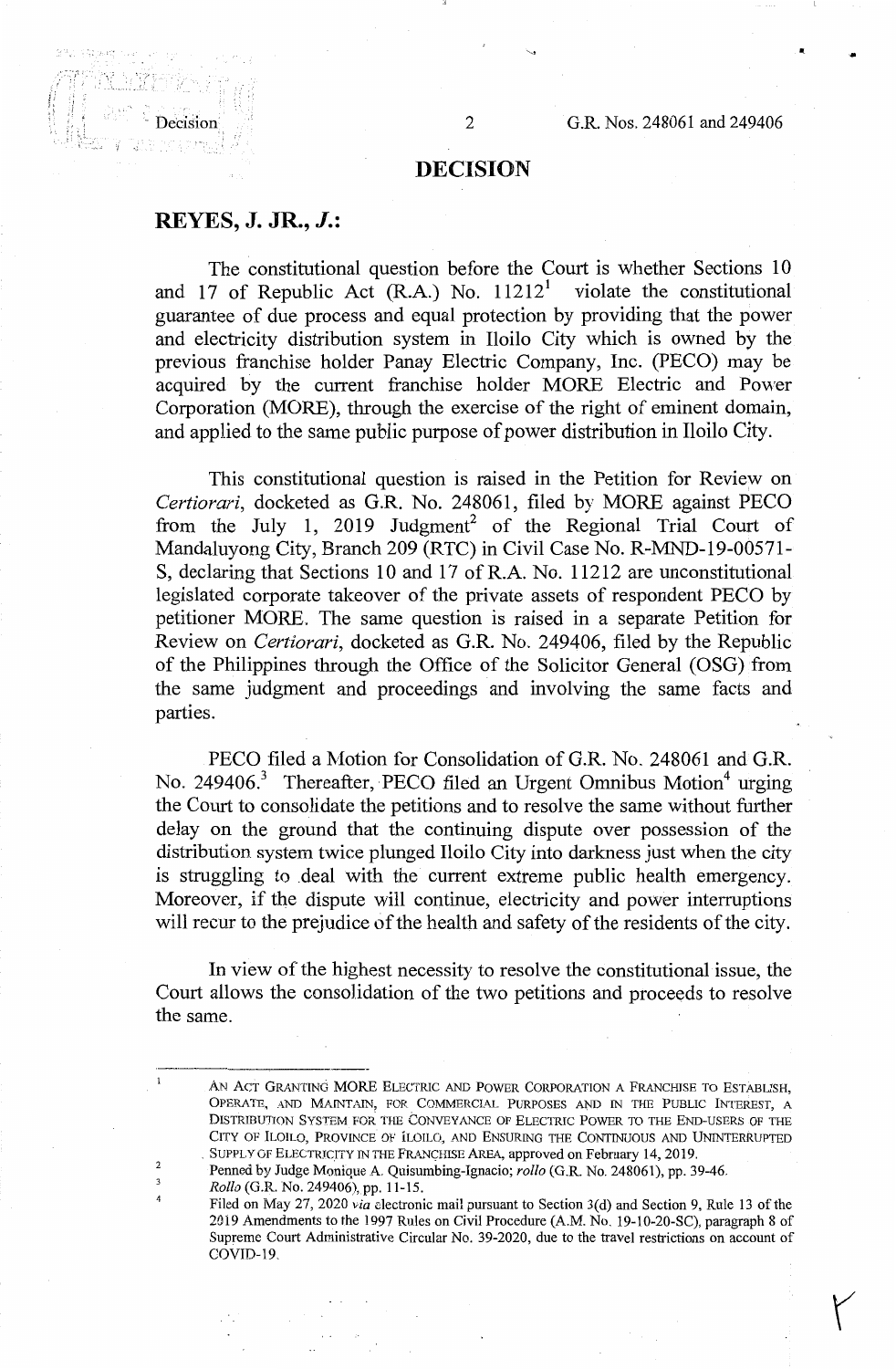### **.Antecedent Facts and Proceedings**

R.A. No. 11212 grants to MORE a franchise to establish, operate and maintain an electric power distribution system in Iloilo City.<sup>5</sup> Under Section 10, MORE may "exercise the power of eminent domain" when necessary for the efficient establishment of its service. In particular, it may acquire a distribution system consisting of poles, wires, cables, transformers, switching equipment and stations, buildings, infrastructure, machineries and equipment previously, currently or actually used x x x for the conveyance of electric power to end-users in its franchise area.<sup>6</sup>

The distribution system which is currently and actually being used in Iloilo City consists of "5 sub-transmission line substations, 450 kilometers of electrical lines, 20,000 poles, 1,300 transformers and 64,000 electrical meters."<sup>7</sup> It is owned by PECO, the holder of the franchise since 1922.<sup>8</sup> PECO's franchise expired on January 18, 2019,<sup>9</sup> and no new franchise has been issued to it since.<sup>10</sup> However, as MORE has yet to set up its service, Section 17 of R.A. No. 11212 allows PECO to operate the existing distribution system in the *interim.* PECO presently operates the system under a Provisional Certificate of Public Convenience and Necessity (CPCN) issued by the Energy Regulatory Commission (ERC) on May 21, 2019.<sup>11</sup>

At the same time, Section 17 of R.A. No. 11212 expressly provides that, even as PECO is operating the distribution system, this *interim*  arrangement shall not prevent MORE from acquiring the system through the exercise of the right of eminent domain. Thus, after R.A. No. 11212 took effect on March 9, 2019, MORE filed on March 11, 2019 a Complaint for Expropriation with the RTC. of Iloilo City, Branch 37, over the distribution system of PECO in Iloilo City.<sup>12</sup>

Earlier, PECO filed on March 6, 2019 with the RTC a Petition<sup>13</sup> for Declaratory Relief assailing the constitutionality of Sections 10 and 17 of R.A. No. 11212, on the ground that these provisions violate the constitutional guarantees of due process and equal protection. The RTC issued a Temporary Restraining Order<sup>14</sup> (TRO) on March 14, 2019 enjoining

<sup>5</sup>  Republic Act No. 11212 (2018), Sec. 1 and Sec. 11.

<sup>6</sup>  7 Id. at Sec.  $1.$ 

Comment, *rollo* (G.R. No. 248061), p. 439.  $\bf{8}$ 

Act No. 3035 (1922), Sec. 2.

<sup>9</sup>  Petition, *roilq* (G.R. No. 248061), p. 7. It is noted that in ERC Order dated May 21, 2019, it stated that the PECO's franchise expired on January 19, 2019 (id. at 278).

<sup>10</sup>  House Bill No. 6023, July 22, 2017 and House Bill No. 4101, August 22, 2019, favored the grant of a new franchise to PECO, but these bills were not acted upon.

Ii *Rollo* (G.R. No. 248061), p. 288. It is n'oted that in its Urgent Omnibus Motion, PECO alleged that MORE has obtained a writ of possession by the Iloilo City court and a provisional franchise by the ERC, and that qn the bases of these issuances MORE has taken possession of the distribution system.

<sup>12</sup>  Id. at 334.

<sup>13</sup>  Petition for Declaratory Relief, id. at 60-95.

<sup>14</sup>  Id. at 155-156.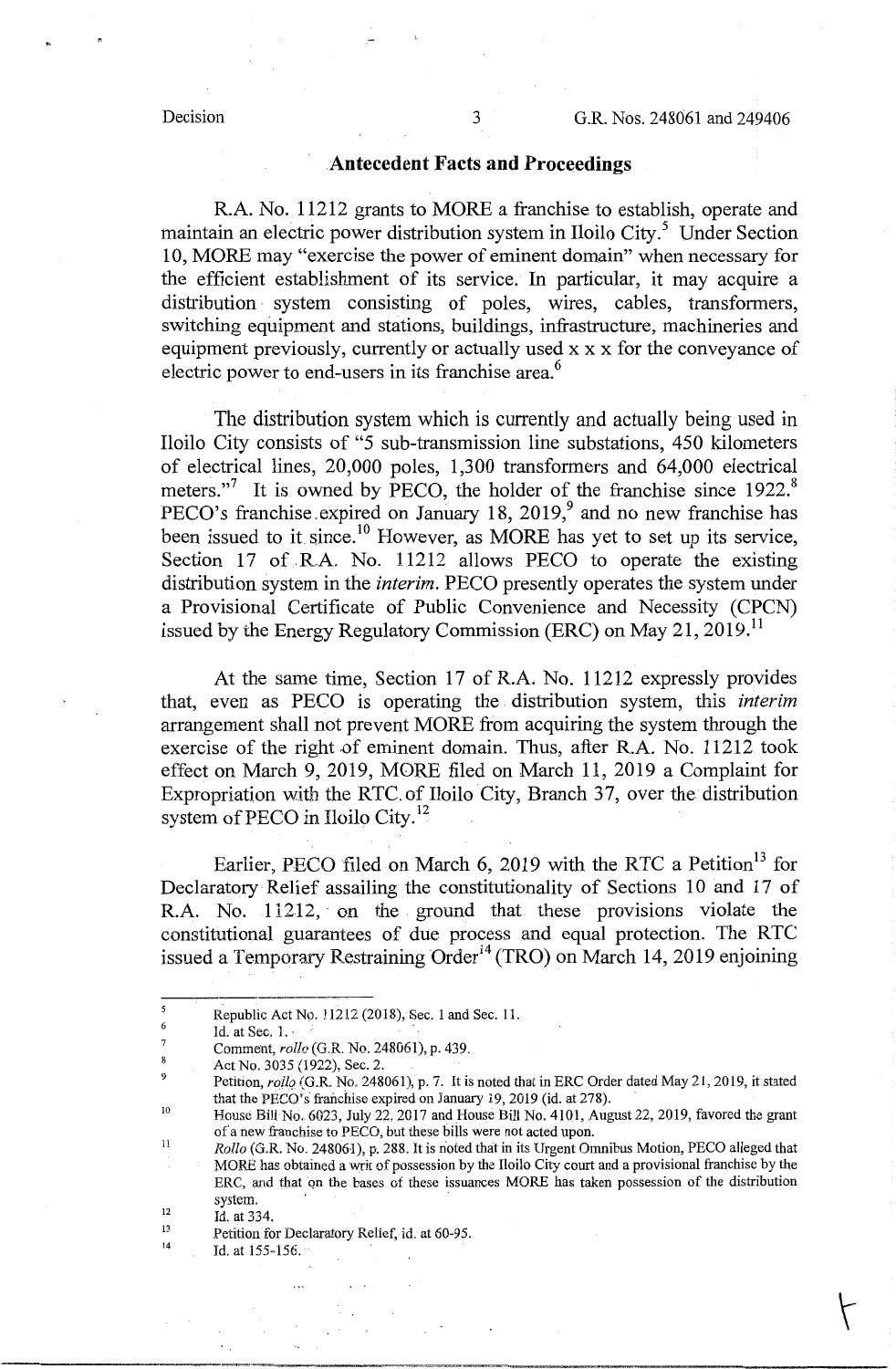Decision 5 G.R. Nos. 248061 and 249406

eminent domain as may be reasonably necessary for the efficient "maintenance and operation of [their] services."<sup>19</sup>

The issues and arguments revolving around the foregoing ruling and reasoning of the RTC are both substantive and procedural.

### **Issues and Arguments**

As defined in **G.R. No. 248061,** the substantive issues are:

- (1) THE COURT *A QUO* HAS DECIDED A QUESTION OF SUBSTANCE, NOT THERETOFORE DETERMINED BY THE SUPREME COURT WHEN IT HELD THAT THERE IS NO "PUBLIC USE' IN THE EXPROPRIATION BY MORE OF THE DISTRIBUTION ASSETS IN ILOILO FROM PECO AS AUTHORIZED UNDER SECTIONS 10 AND 17 OF R.A. [No.] 11212.
- (2) THE COURT *A QUO* HAS DECIDED QUESTIONS OF SUBSTANCE NOT IN ACCORD WITH LAW AND THE APPLICABLE DECISIONS OF THE HONORABLE COURT AND/OR DEPARTED FROM THE ACCEPTED AND USUAL COURSE OF JUDICIAL PROCEEDINGS WHEN IT DECLARED THAT THE DISTRIBUTION ASSETS IN ILOILO CITY CANNOT BE SUBJECT OF EXPRORPIATION BY MORE AS THE NEW FRANCHISE HOLDER BECAUSE IT IS "ALREADY BEING DEVOTED TO PUBLIC USE."
- (3) THE COURT A *QUO* HAS DECIDED QUESTIONS OF SUBSTANCE NOT IN ACCORD WITH LAW AND THE APPLICABLE DECISIONS OF THE HONORABLE COURT AND/OR DEPARTED FROM THE ACCEPTED AND USUAL COURSE OF JUDICIAL PROCEEDINGS WHEN IT DECLARED UNCONSTITUTIONAL THE PROVISIONS OF R.A. [No.] 11212 ALLOWING THE TRANSFER OF THE "DISTRIBUTION ASSETS IN THE FRANCHISE AREA" TO MORE BY EXPROPRIATION.
- (4) THE COURT A *QUO* HAS DECIDED QUESTIONS OF SUBSTANCE NOT IN ACCORD WITH LAW AND THE APPLICABLE DECISIONS OF THE HONORABLE COURT AND/OR DEPARTED FROM THE ACCEPTED AND USUAL COURSE OF mDICIAL PROCEEDINGS WHEN IT HELD THAT THE IMPLEMENTATION OR ENFORCEMENT OF SECTIONS 10 AND 17 OF R.A. [No.] 11212 VIOLATES PECO'S RIGHT TO EQUAL PROTECTION UNDER THE LAW, DUE PROCESS, AND IS DISCRIMINATORY AND CONFISCATORY.<sup>20</sup>

 $\sqrt{ }$ 

Petition, id. at 13-14.

<sup>19</sup>  20 Id. at 45, citing Republic Act Nos. 10890; 10795 and 9381; *see* Petition for Declaratory Relief, id. at 73-78.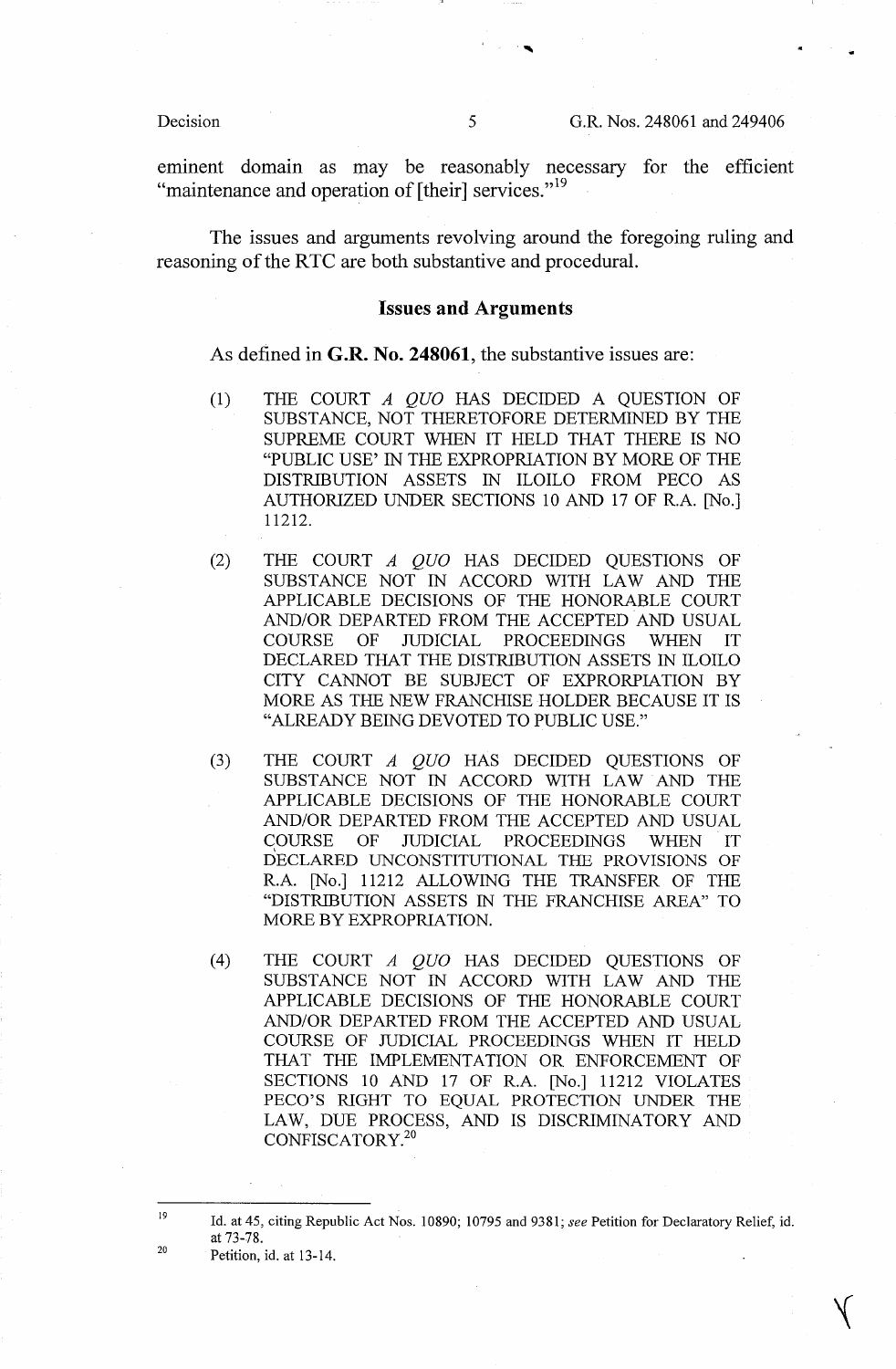commencement of expropriation proceedings and takeover by MORE of PECO's distribution system in Iloilo City, as well as the issuance of a CPCN to MORE by the Department of Energy (DOE) and Energy Regulatory Commission (ERC). The RTC then rendered the assailed judgment on the pleadings, the dispositive portion of which reads:

WHEREFORE, premises considered, judgment is hereby rendered declaring Sections 10 and 17 of [R.A.] No. 11212 void and unconstitutional for infringing on PECO's right to due process and equal protection of the law. Consequently, PECO has no obligation to sell and respondent has no right to expropriate PECO's assets under Sections 10 and 17 of [R.A.] No. 11212; and PECO's rights to its properties are protected against arbitrary and confiscatory taking under the relevant portions of Sections 10 and 17 or [R.A.] No. 11212.

Finally, the Temporary Restraining Order dated 14 March 2019 insofar as it enjoins respondent MORE and/or any of its representatives from enforcing, implementing and exercising any of the rights and obligations set forth under [R.A. No.] 11212, including but not limited to commencing or pursuing the expropriation proceedings against petitioner PECO under the assailed provisions; and takeover by respondent MORE of petitioner PECO's distribution assets in the franchise area is hereby made permanent.

# SO ORDERED.<sup>15</sup>

The RTC agreed with PECO that, by virtue of its provisional CPCN, PECO's distribution system is currently being devoted to the public use of electricity distribution; and that, as Sections 10 and 17 of R.A. No. 11212 provide that said distribution system will be expropriated by MORE and devoted to the very same public use, said law amounts to an unconstitutional legislated corporate takeover by MORE of the private property of  $PECO$ .<sup>16</sup> In effect, the expropriation will be nothing but a "corporate [takeover]" impelled by corporate greed rather than by public necessity.<sup>17</sup> Sections 10 and 17 violate the constitutional guarantees of due process by authorizing expropriation proceedings that do not serve a genuine public necessity.<sup>18</sup>

The RTC further relied on PECO's argument that Sections 10 and 17 of R.A. No. 11212 violate the constitutional guarantee of equal protection in that under these provisions MORE may exercise the power of eminent domain even at the stage of establishing its service. In contrast, other legislative franchises grant electric distribution utilities merely the right of

18

 $\sqrt{ }$ 

 $, -1$ 

<sup>15</sup>  16 Id. at 146.

<sup>17</sup>  Id. at 44.

Id., citing *Cary Library v. Bliss,* 151 Mass. 364 (1890) <http://law.justia.com/cases/ massachusetts/supreme-court/volumes/151/151mass364.html/> (visited August 10, 2020) and West River Company v. Dix, 47 U.S. 507 (1848) <http://supreme.justia.com/ cases/federal/us/47/507/> (visited August 10, 2020).

*See* Petition for Declaratory Relief, *rollo* (G.R. No. 248061), pp. 79-82.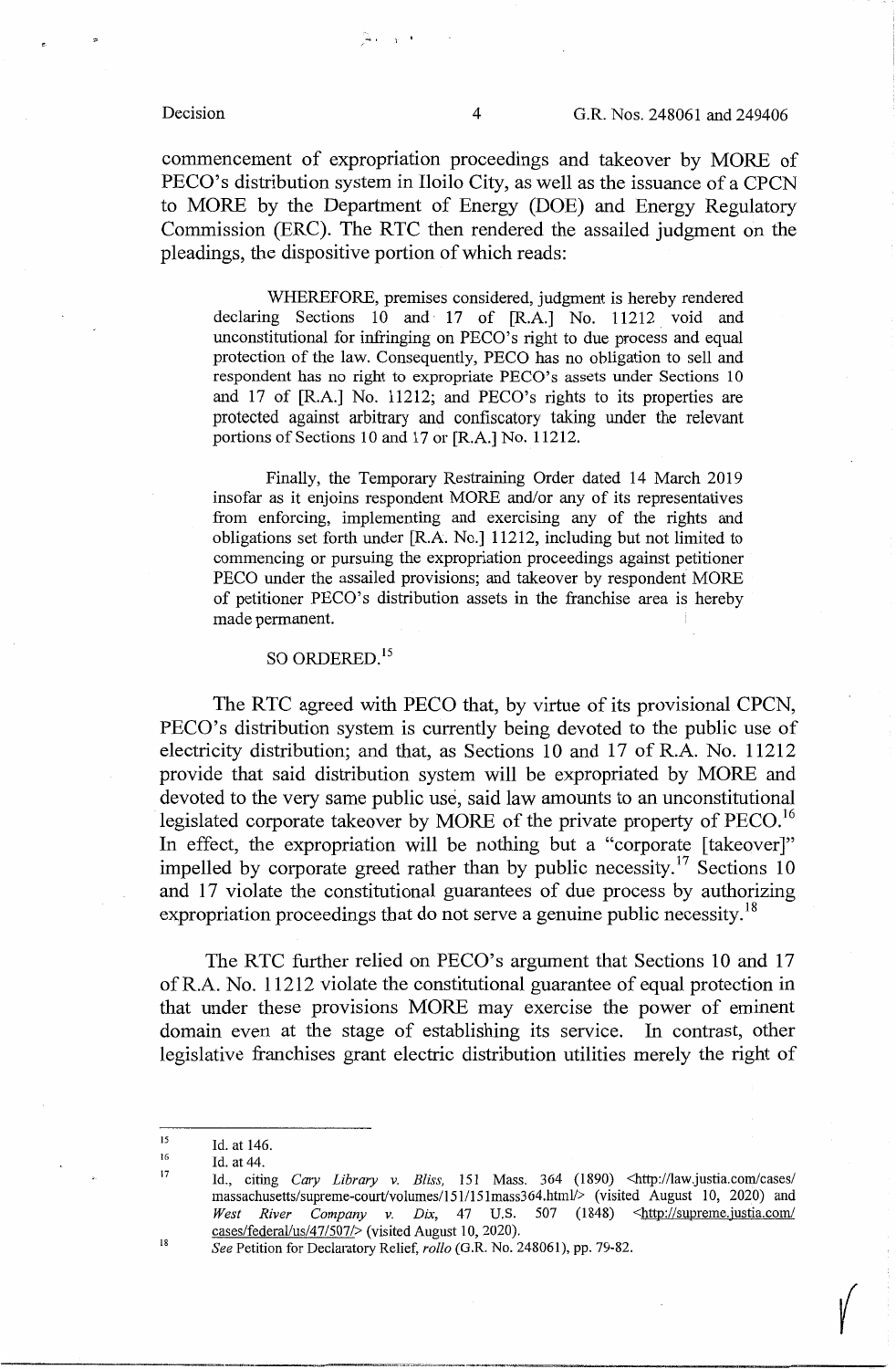The foregoing issues in **G.R. No. 248061** are clearly related. MORE argues that, contrary to the views of the RTC and respondent PECO, expropriation under Sections 10 and 17 ofR.A. No. 11212 serves the distinct emergency public purpose of ensuring the continuous and uninterrupted supply of electricity to Iloilo City, as the city transitions from the old franchise holder to the new franchise holder. There is no prohibition to the application of PECO's distribution system to such distinct emergency public purpose, even as the property is already devoted to a related, but ordinary public purpose, which is the provision of power and electricity to the city.<sup>21</sup>

Moreover, Sections 10 and 17 of R.A. No. 11212 recognize that MORE is differently situated from other distribution utilities. For one, within the franchise area of MORE, there is an existing distribution system that continues to burden public space  $-$  that is, this distribution continues to occupy streets, lands and properties owned by the government.

Finally, "Iloilo end-users have paid for" charges to enable PECO to recover its investments in said distribution system; thus, these end-users are entitled to have the system continuously applied to a public use.<sup>22</sup> However, the system is owned by PECO which no longer holds a franchise and is therefore unable to apply the system to the public purpose for which it is intended. Ideally, MORE should dismantle the system to unburden public space and make way for a new distribution system; however, as acknowledged by R.A. No. 11212, the ensuing transition will spell extreme inconvenience to the end-users and ruinous disruption to the local economy. Thus, R.A. No. 11212 devised a means whereby MORE, as the new franchise holder, is authorized to take over the distribution system and apply the same to the service of the public, after expropriation and payment of just compensation to PECO.

As defined in **G.R. No. 249406** the substantive issues are:

xxxx

### III.

THE COURT *A QUO* GRAVELY ERRED WHEN IT DECLARED SECTIONS 10 AND 17 OF R.A. NO. 11212 UNCONSTITUTIONAL.

- A. THE POWER OF EMINENT DOMAIN WAS VALIDLY \_DELEGATED BY THE LEGISLATURE TO DISTRIBUTION UTILITIES, INCLUDING MORE.
- B. SECTIONS 10 AND 17 OF [R.A. NO.] 11212 SATISFY THE REQUISITES FOR VALID EXERCISE OF THE POWER OF EMINENT DOMAIN.

 $\mathcal{L}$  .

<sup>21</sup>  22 Id. at 17-21. *See also,* Complaint for Expropriation, id. at 343.

Id. at 4, 21-23.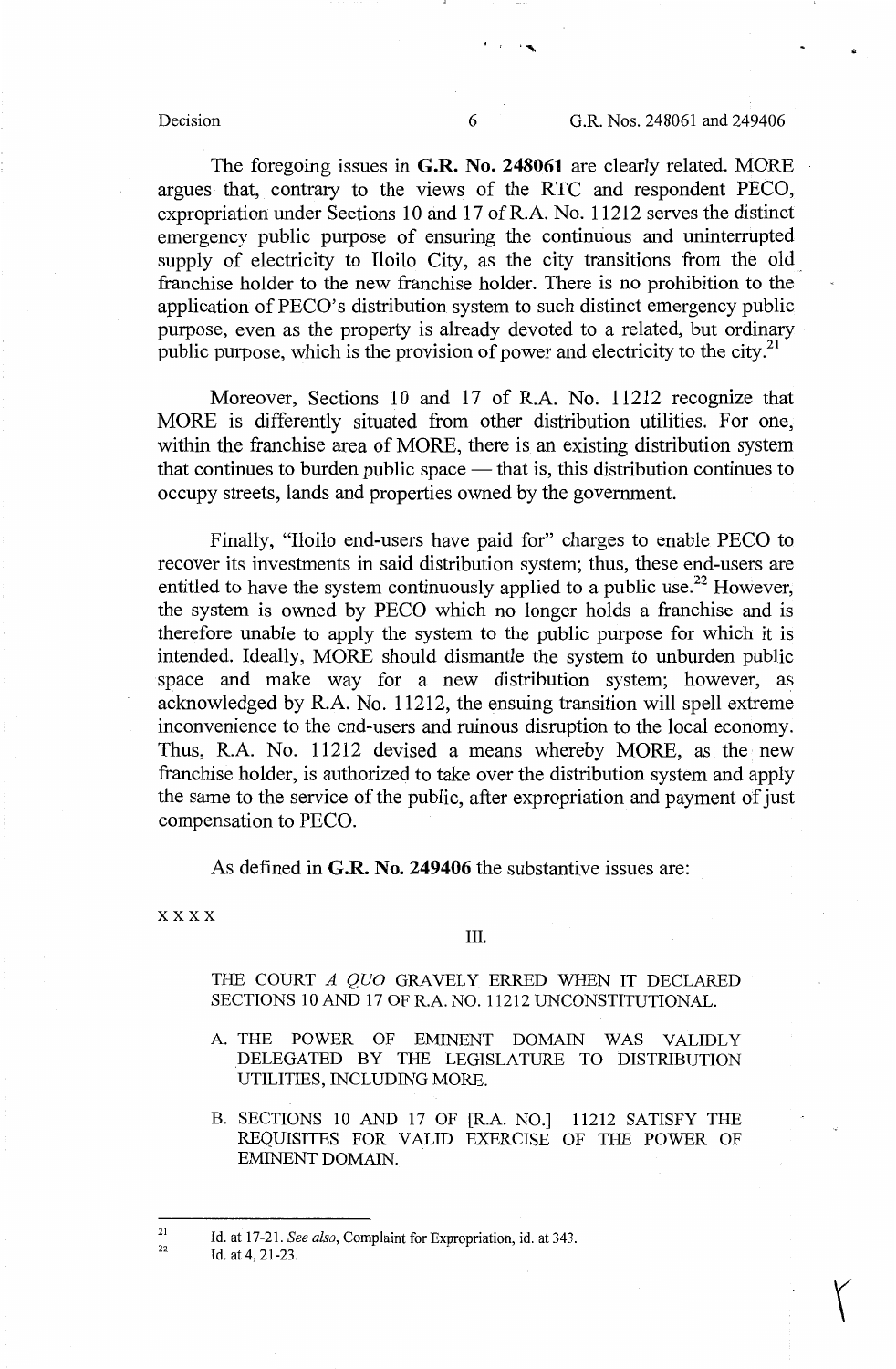- 1. THERE IS GENUINE NECESSITY FOR THE TAKING OF PRIVATE PROPERTY UNDER SECTIONS 10 AND 17 OF [R.A. NO.] 11212, AS REASONABLY AND ACTUALLY NECESSARY FOR THE REALIZATION OF THE PURPOSES FOR WHICH MORE'S FRANCHISE WAS GRANTED.
- 2. THE TAKING OF PROPERTY AUTHORIZED UNDER SECTIONS 10 AND 17 OF [R.A. NO.] 11212 IS FOR PUBLIC USE.
- 3. THE REQUREMENTS OF DUE PROCESS AND EQUAL PROTECTION ARE COMPLIED WITH UNDER SECTIONS 10 AND 17 OF [R.A. NO.] 11212.

### IV

THE COURT *A QUO* GRAVELY ERRED WHEN IT ENJOINED THE ENFORCEMENT, IMPLEMENTATION AND EXERCISE OF ANY OF THE RIGHTS AND OBLIGATIONS SET FORTH UNDER [R.A. NO.] 11212, DESPITE RULING VOID AND UNCONSTITUTIONAL ONLY SECTIONS 10 AND 17 THEREOF.<sup>23</sup>

The OSG argues that R.A. No.  $9136^{24}$  delegated to public utilities like MORE the power of eminent domain to enable them to exercise their public function.<sup>25</sup> Section 17 of R.A. No. 11212 highlighted a specific public need, which is to ease the transition of operations from PECO to MORE by expressly providing that the right of MORE to expropriate the distribution system of PECO for the public purpose of electricity and power distribution system, will not be prejudiced or hampered by the *interim* authority given to PECO to continue to operate the said system for the very same purpose of power distribution. 26

To summarize, the common substantive issues raised by MORE and the OSG boil down to whether the RTC erred in ruling that Sections 10 and 17 ofR.A. No. 11212 are unconstitutional in that these provisions authorize MORE to expropriate the existing distribution system of PECO and apply it to the very same public use for which it is already devoted. $27$ 

In its Comment in **G.R. No. 248061,** PECO argues that the lack of franchise does not diminish its constitutional right to due process and equal protection against an illegal expropriation of its distribution system.<sup>28</sup> It reiterates that "property of a private corporation that is already devoted to public use cannot be taken for the same use, because no public use or

<sup>23</sup>  Petition, *rollo* (G.R. No. 249406), pp. 33-34.

<sup>24</sup>  25 AN ACT ORDAINING REFORMS IN THE ELECTRIC POWER INDUSTRY, AMENDING FOR THE PURPOSE CERTAIN LAWS AND FOR OTHER PURPOSES, also known as the "ELECTRIC POWER INDUSTRY REFORM ACT OF 2001."

<sup>26</sup>  Id. at Sec. 23.

<sup>27</sup>  *Rollo* (G.R. No. 249406), pp. 43-50.

<sup>28</sup>  *Rollo* (G.R. No. 248061), p. 5.

Comment, id. at 589-591.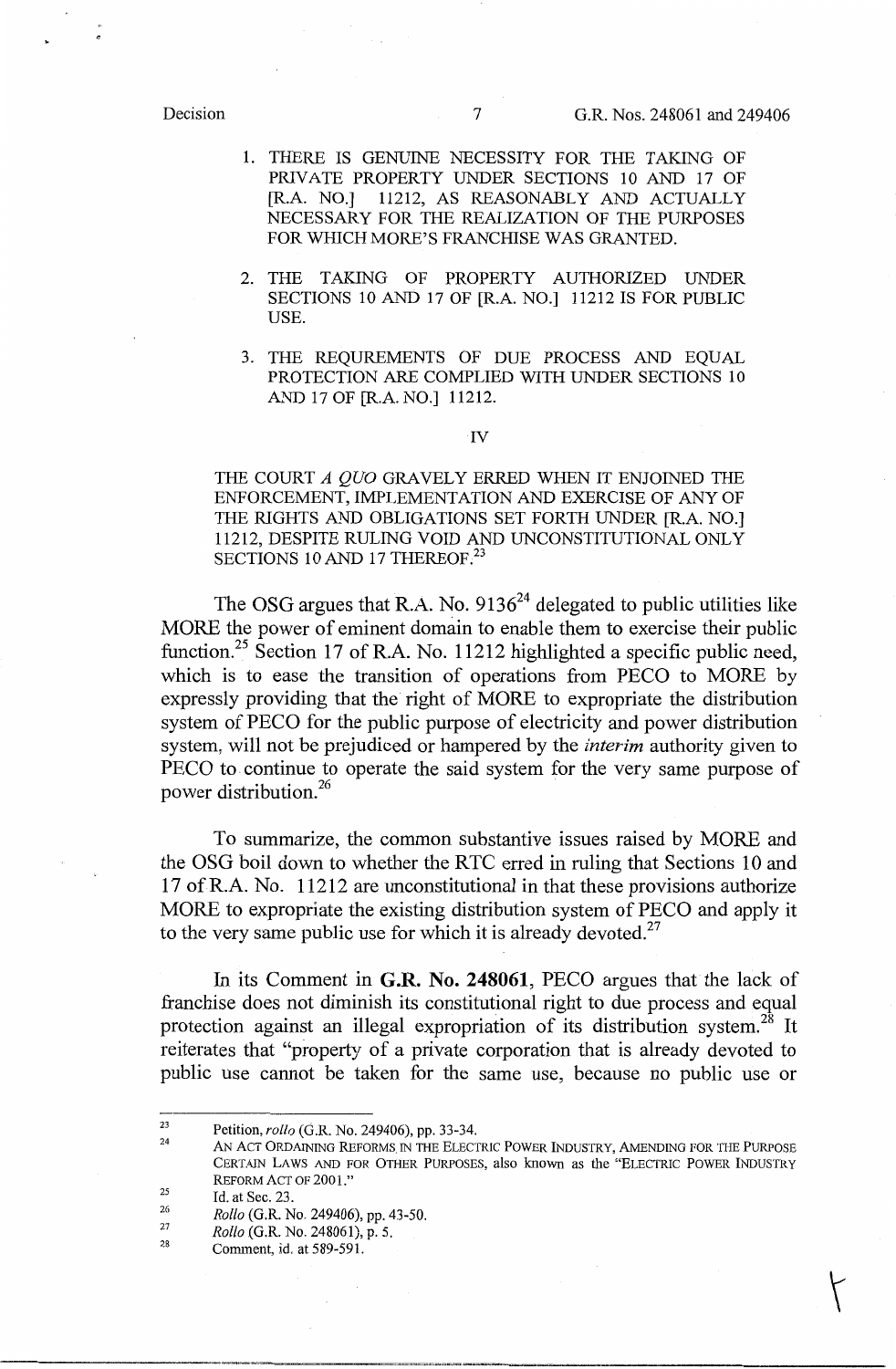$\tilde{\mathcal{L}}$ 

necessity can be served by such a taking"; rather, such taking would be nothing but a corporate take over for private greed.<sup>29</sup> Concretely, the expropriation of its distribution system by MORE could only be intended to advance the latter's corporate interest rather than the public welfare.<sup>30</sup>

PECO further assails Sections 10 and 17 of R.A. No. 11212 for allowing MORE to exercise the power of eminent domain even at the stage of establishing its distribution system. Such authority is unprecedented in legislative franchises, and gives MORE an undue advantage in violation of the equal protection clause. What is more, the law even provides for immediate effect of the expropriation upon mere deposit of the assessed value, notwithstanding that issues about the legality of the expropriation might still be pending.<sup>31</sup>

To summarize, as defined by PECO, the substantive issue is whether the RTC correctly held that expropriation under Sections 10 and 17 of R.A. No. 11212 is nothing but an unconstitutional legislated takeover of the assets of PECO by MORE.<sup>32</sup>

Procedural issues also have been raised by the parties, and the Court addresses them here, but briefly.

MORE questions the decision of the RTC making permanent the "[TRO] dated 14 March 2019," even though this had long expired on April 4, 2019.<sup>33</sup> Respondent PECO clarified that this part of the judgment is Respondent PECO clarified that this part of the judgment is meant to enjoin the very same acts that were restrained under the TRO.<sup>34</sup>

Indeed, it was careless of the RTC to describe the acts to be restrained by reference to a defunct TRO, when the RTC could just as easily have enumerated these acts. A TRO expires on its  $20<sup>th</sup>$  day by sheer force of law.<sup>35</sup> There can be no extension of its life beyond 20 days by a mere order of the court granting a new TRO or even a decision declaring the old TRO permanent. 36

The OSG also questioned the RTC's judgment on the pleadings without giving the OSG the opportunity to comment on the issue of the constitutionality of R.A. No.  $11212.^{37}$  Judgment on the pleadings was likewise improper as MORE's answer had tendered several legitimate issues.<sup>38</sup>

32 Id. at 597-609.

<sup>29</sup>  30 Id. at 593, 595-596, 597-598.

<sup>31</sup>  Id. at 597-599.

<sup>33</sup>  Id. at 445-447.

<sup>34</sup>  Petition, id. at 26.

<sup>35</sup>  Comment, id. at 609-610; Opposition, id. at 661-662.

<sup>36</sup>  *Spouses Carbungco v. Court of Appeals,* 260 Phil. 331, 333 (1990).

<sup>37</sup>  *Besa v. Aballe,* 382 Phil. 862, 871 (2000).

<sup>38</sup>  *Rollo* (G.R. No. 249406), pp. 34-36.

Id. at 37-43.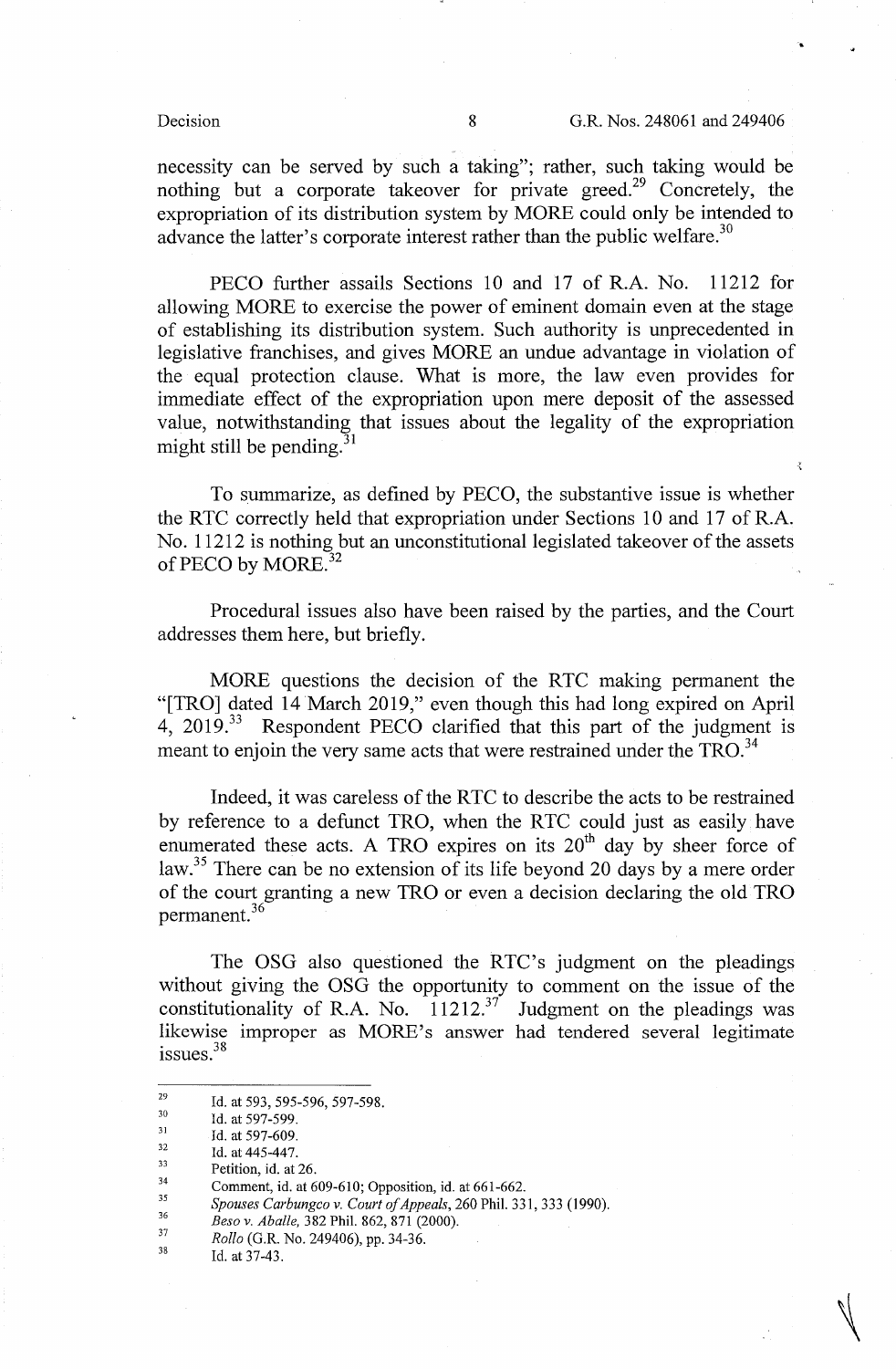The Court considers the present petition of the OSG, G.R. No. 249406, as sufficient opportunity to be heard on the constitutional issue. Moreover, the issue on the propriety of the judgment on the pleadings can be resolved along with the merits of the petition.

On the part of respondent PECO, it sought the dismissal of the Petition, G.R. No. 248061, on the ground that MORE engaged in forum shopping by pursuing, simultaneously, a Petition before the Court, an expropriation proceeding in Iloilo City and a Motion for Reconsideration (through the OSG) before the RTC. <sup>39</sup>

The Court finds that this procedural point has been rendered moot by the Order<sup>40</sup> dated September 10, 2019 of the RTC denying the motion for reconsideration of the OSG, and the Order $41$  dated November 18, 2019 of the court in Iloilo City suspending the expropriation proceedings.

The foregoing disposition of the procedural issues clears the way for the resolution of the substantive issues in these consolidated petitions. In the light of the foregoing arguments of the parties, the Court identifies the following underlying legal issues that must be resolved in order for the constitutional question to be addressed:

- 1. Whether or not the distribution system of PECO in Iloilo City can be subjected to expropriation for the same public purpose.
- 2. Whether or not expropriation of the distribution system under Sections 10 and 17 of R.A. No. 11212 is in accordance with the constitutional requirements of due process and equal protection.

# **The Court's Ruling**

The Petitions are granted. The Decision dated July 1, 2019 of the RTC is reversed and set aside. Sections 10 and 17 ofR.A. No. 11212 are declared constitutiona],

# Brief restatement of the general principle of law on the valid exercise of the right of eminent domain

The *Heirs of Suguitan v. City of Mandaluyong42* provides the most precise formulation of the general principle of law on the valid exercise of the power or right of eminent domain. The power is inherent in a sovereign State whose mandate is to promote public welfare, and to which end private

41 Id. at 530-532.

- 42 Manifestation, id. at 896-899. 384 Phil. 676 (2000).
- 43 *Republic v. Jose Gamir-Consuelo Diaz Herrs Association, Inc., G.R. No. 218732, November 12,*<br>2018

<sup>39</sup>  40 *Rollo* (G.R. No. 248061), pp. 585-588. Petitioner MORE did not file a motion for reconsideration.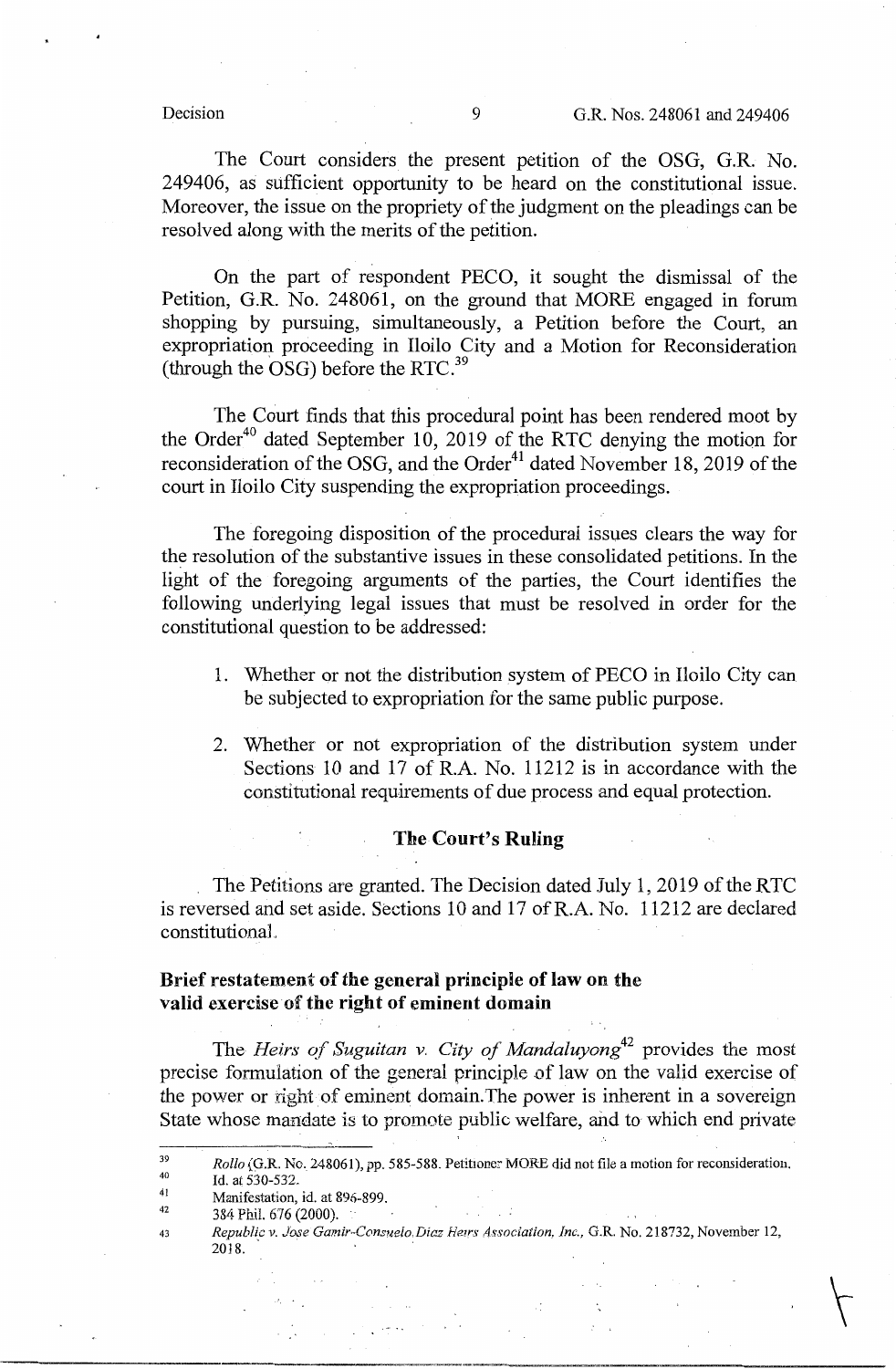property might be condemned to serve. Though inherent, the power is not absolute, but subject to limitations set out in the Constitution, notably in Section 3, Article III, that no person shall be deprived of property without due process of law, and Section 9, that private property shall not be taken for public use without just compensation.<sup>43</sup>

These constitutional limitations have been strictly interpreted by the Court, given the risk of impairment to the right of the individual to private property that might result from the exercise by the State of the power of eminent domain.<sup>44</sup> Strict interpretation is warranted even more when a mere agent of the State, such as a public utility, exercises a delegated right of eminent domain. 45

When the power of eminent domain is exercised by an agent of the State and by means of expropriation of real property,<sup>46</sup> further limitations are imposed by law, $47$  the rules of court<sup>48</sup> and jurisprudence.<sup>49</sup> In essence, these requirements are:

- 1. A valid delegation to a public utility to exercise the power of eminent domain or pursue expropriation proceedings over a particular private property;
- 2. An identified public use, purpose or welfare for which eminent domain or expropriation is exercised;
- 3. Previous tender of a valid and definite offer to the owner of the property sought to be expropriated, but which offer is not accepted; and
- 4. Payment of just compensation.<sup>50</sup>

The resolution of the present petition turns on the first and second requirements. The third and fourth requirements are not at issue.

The general rule is that private property which is already devoted to a public use can be burdened by expropriation with a different public

RULES OF COURT, Rule 67.

44 45

Id.

*Estate ar Heirs of Ex-Justice Jose* B. L. *Reyes v. City of Manila,* 467 Phil. 165, 188-189 (2004); *Jesus is Lord Christian School Foundation Inc. v. Municipality (now City) of Pasig,* 503 Phil. 845, 862-863 (2005), .

<sup>46</sup>  Other forms of the exercise of eminent domain include state infringement of intellectual property, such as on a pharmaceutical product, for a public purpose. *See* 28 U.S. Code § 1498. Patent and copyright cases *Florida Prepaid Postsecondary Education Expense Board v. College Savings* Bank, 527 U.S. 627, 644 (1999) <http://supreme/justia.com/cases/federal/us/527/627/#tabopinion-1960553> (visited August 10, 2020).

<sup>47</sup>  48 *See* Republic Act No. 8974 (2000), Sec. 8, which requires an ecological impact assessment prior to expropriation.

<sup>49</sup>  *National Power Corporation* v. *Posada,* 755 Phil. 613, 623 (2015).

<sup>50</sup>  *City ofManila v. Prieto,* G,R. No 221366, July 8, 2019.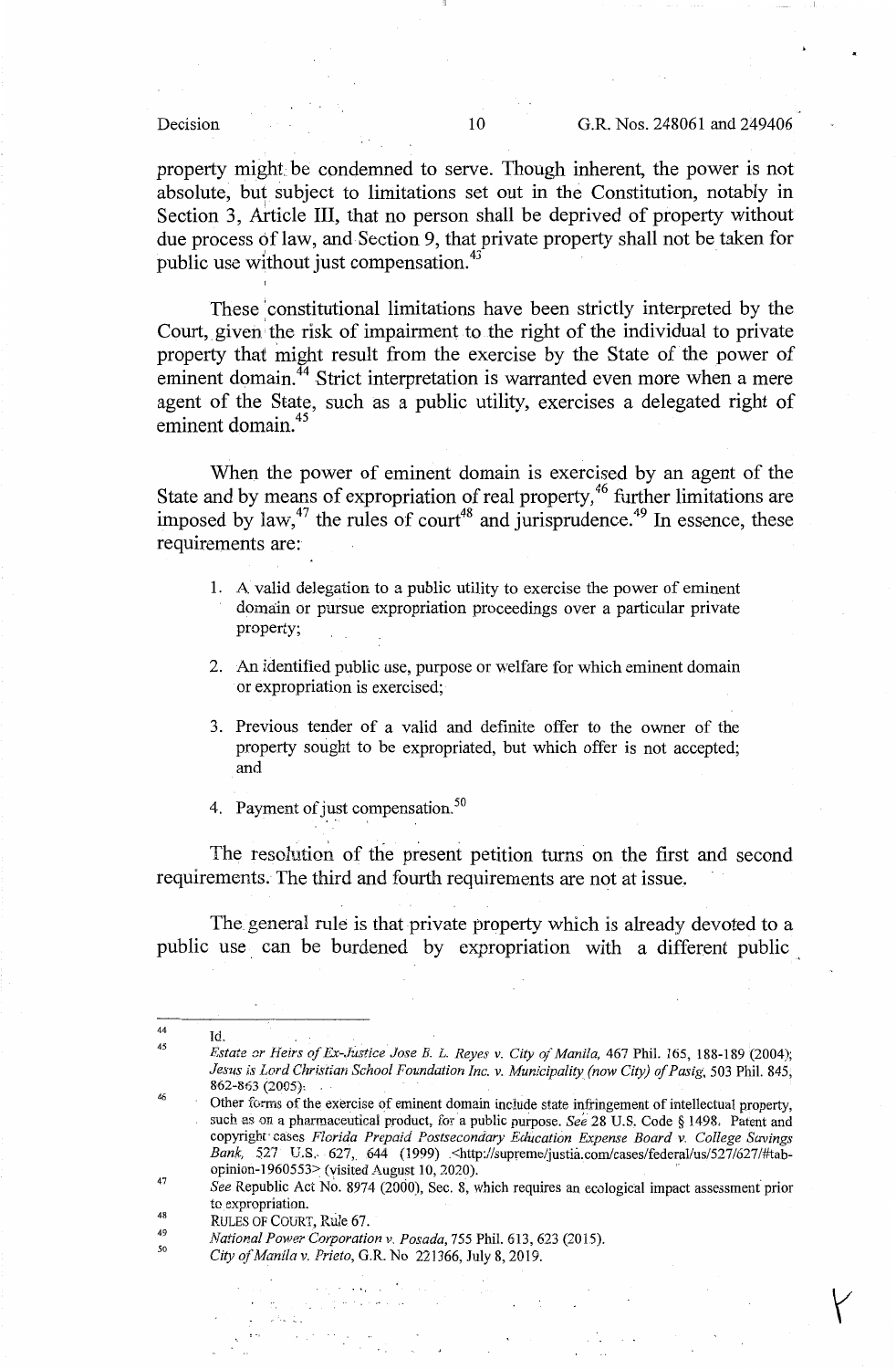purpose,<sup>51</sup> provided it is expressly authorized by law<sup>52</sup> or necessarily implied in the law.<sup>53</sup> The underlying reason for this is that the power of eminent domain is an attribute of sovereignty which is not exhausted by use; otherwise, the promotion of the public good, which is the purpose of sovereignty, would be frustrated.<sup>54</sup>

Although public use or necessity is defined by legislation, the courts have the power to review whether such use or necessity is of a genuine and public character.55 For this purpose, the court applies as standards of review the constitutional requirements of due process and equal protection. 56

Applying the principles to the issues at hand, the Court holds that:

- 1. The legislative franchises of PECO declare its distribution system in Iloilo City as susceptible to expropriation for the same public purpose of power and electricity distribution.
- 2. The expropriation by MORE of the distribution system of PECO pursuant to Sections 10 and 17 ofR.A. No. 11212 is in accordance with the constitutional requirements of due process and equal protection.

## **Distribution system of PECO can be subjected to expropriation for the same public purpose**

To recall, the first legal issue is whether the distribution system of PECO can be subjected to expropriation for the same public purpose of power distribution, To address this issue, it is necessary to ascertain the nature of the distribution system of PECO in Iloilo City. To this end, the history of the legislative franchises governing the distribution system is examined below.

In 1921, Act No. 2983 granted a 50-year franchise to Esteban dela Rama to "install, lay, and maintain on all the streets, public thoroughfares, bridges, and public places within said limits, poles, conductors, interrupters, transformers, cables, wires, and other overhead appliances, and all other necessary apparatus and appurtenances" for the operation of an electric, light, heat and power generation and -distribution system (distribution system) in the municipalities of Iloilo, La Paz, Jaro and Arevalo, Province of Iloilo, for a period of 20 years.  $57$ 

City of Manila v. Chinese Community of Manila, 40 Phil. 349, 373 (1919).

- 54 *Heirs of Suguitan v. City of Mandafuyong,* supra note 42, at 687 ..
- 55 *Lagcao v. Labra,* 483 Phil.-303, 312 (2004).
- 56 57 Id. at 310. . . .

51

Act No. 2983 (1921), Sec. 1 and Sec. 17.

' : a state of the state of the state of

<sup>52</sup>  *Chavez v. Public Estates Authority, 451 Phil. 1, 50 (2003).* 

<sup>53</sup>  *See* Republic; Act No. 3003 (1960), which states under Sec. 9 that the electricity distribution system of Rafael Consing may also be used for police telephone and alarm system.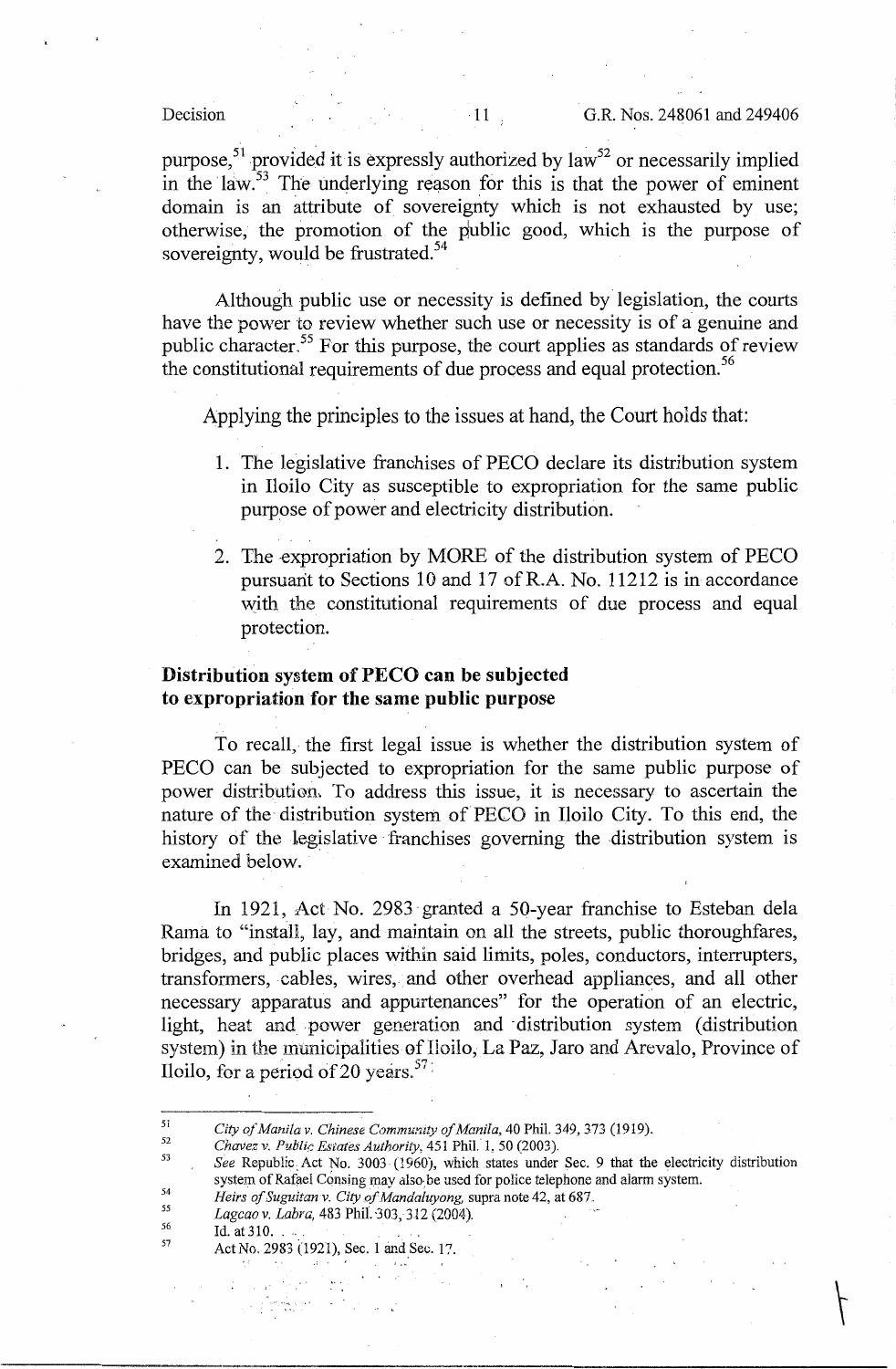### Decision 12 G.R. Nos. 248061 and 249406

As the text indicates, the rights that are dependent on the franchise include not just maintenance and operation, but the very establishment and installation of the distribution system. In effect, the distribution system coexists with the franchise. This explains why under Section 11 of Act No. 2983, upon termination of the franchise, "all property of the grantee used in connection with this franchise shall become the property of the Insular Government." This particular text in Section 11 can be found in various other legislative franchises in electricity distribution issued from 1914 through  $1929$ <sup>58</sup> An analogous provision can be found in public market franchises, which provides that upon expiration of the franchise, the market building constructed by the franchise holder automatically becomes property of the government.<sup>59</sup> The toll facilities franchise of Construction and Development Corporation of the Philippines also provides that toll facilities and equipment built to carry out the franchise become government property upon expiration of the franchise. $^{60}$ 

Moreover, Section 17.of Act No. 2983 provides that at any time after 20 years, the national government or a political subdivision "to which the right may be assigned, may purchase, and the grantee shall sell thereto all of his plant, poles, wires, buildings, real estate, and all other property used in the enjoyment of this franchise, at a valuation." This particular text on the government's right of expropriation during the life of the franchise (but after 20 years thereof) can be found in various other franchises from 1914 through 1953.<sup>61</sup>

In 1922, Act No. 3035 authorized Esteban dela Rama (Dela Rama) to "transfer all rights and privileges to install, maintain, and operate an electric light, heat, and power plant" to PECO, subject to the terms and conditions of Act No. 2983, including Sections 11 and 17 thereof.<sup>62</sup> These terms and conditions were later amended by Act No. 3665, in that the franchise area was expanded to other areas beyond Iloilo, and the franchise period was extended to 50 years.<sup>63</sup> Act No. 3665 deleted the provision in Section 11 of Act No. 2983 on the transfer of the distribution system of PECO. to the government upon termination of the franchise.<sup>64</sup> However, Act No. 3665 retained Section 17 of Act No. 2983 on the government's right to expropriate the distribution system, should it decide to take over the franchise.

 $\langle$ 

Id. at Sec. 5.

<sup>58</sup>  Act No. 2392 (1914), Sec. 11; Act No. 3643 (1929), Sec. 10.

<sup>59</sup>  60 *Pardo v. 'Munic:pality of Guinobatan,* 56 Phil. 574, 583 (I932),

<sup>6</sup>i Presidential Decree No. 1113 (1977), Sec. 2(e); Presidential Decree No. 1894 (1983), Sec. 4(b).

Act No. 2393 (1914), Sec. 17; Republic Act No. 971 (1953), Sec. 15.

<sup>62</sup>  63 64 Act No. 3035 (1922), Sec. 2. This was amended by Act No. 3061 (1963), to clarify that the franchise area covers the municipalities of Iloilo, La Paz, Jaro, and Arevalo, Province of Iloilo. Act No. 3665 (1929), Sec. 1.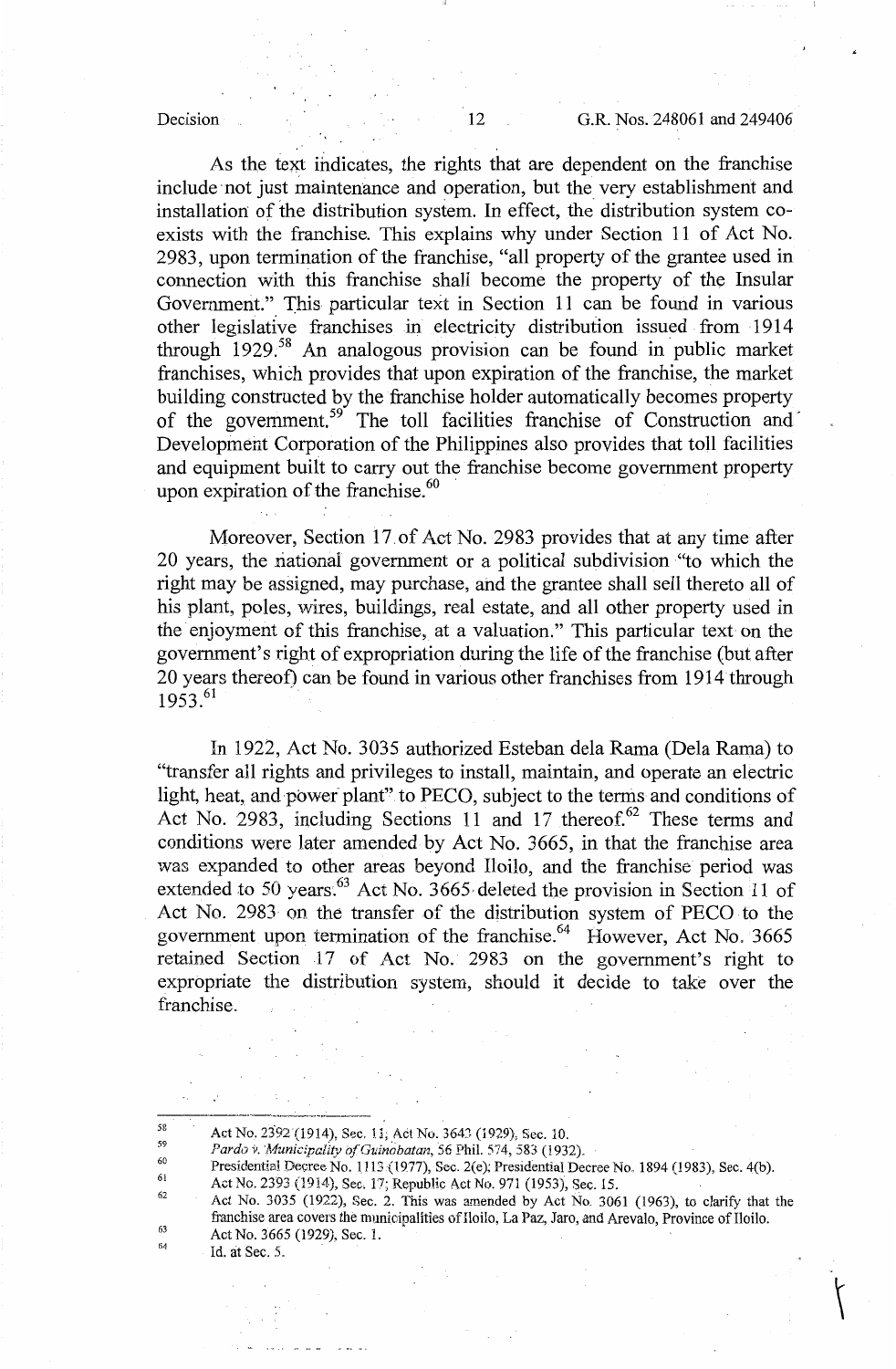Act No. 3665 also incorporated Act No.  $3636<sup>65</sup>$  which prescribes a template for legislative franchises in electric, light, heat and power generation and distribution.<sup>66</sup> Under Section 13 of Act No. 3636, upon termination or revocation of the franchise, all lands or right of use or occupation of lands and rights obtained by the grantee pursuant to the franchise shall revert to the national or local government that originally owned them. It is notable that Section 13 does not contain a provision similar to Section 11 of Act No. 2983 on the automatic transfer to the government of all properties of the franchise upon its expiration. ·

R.A. No. 5360 granted to PECO a franchise over Iloilo City and the municipalities of Santa Barbara and Pavia, Province of Iloilo, for a period of 25 years from the date of the law.<sup>67</sup> While R.A. No. 5360 expressly repealed Act No. 2983 and Act No. 3665<sup>68</sup> it retained the government's right of expropriation:

SEC. 4. It is expressly provided that in the event the Government should desire to operate and maintain for itself the system and enterprise herein authorized, the grantee shall surrender its franchise and will turn over to the government all equipment therein at fair market value.<sup>69</sup>

The foregoing text in Section 4 can be found in various other franchises issued from 1939 through 2000, $70$  such as that of Davao Light and Power Company, Inc., which is valid up to  $2025$ .<sup>71</sup>

Going back to the history of legislative franchises governing the distribution system in Iloilo. City, the franchise of PECO under R.A. No. 5360 was extended for 25 years by virtue of a Decision dated January 19, 1994 of the National Electrification Commission.<sup>72</sup> No copy of this decision is available in the records. There is no evidence that the National Electrification Administration (NEA) Decision modified Section 4 of R.A. No. 5360.

While the particular provision in Act No. 2983, on outright government takeover of the distribution system, is no longer found in subsequent legislative franchises, there remained a provision on the right of the government to exercise eminent domain for the very same public purpose of electricity distribution. Under Section 17 of Act No. 2983, Act No. 3035 and Act No. 3665, the distribution system is susceptible to

67 Id.

69 Id. at Sec.  $4$ .

<sup>65</sup>  Id. at Sec.  $6.$ 

<sup>66</sup>  Act No. 3636 (1929), Sec. 1. Previously, Act No. 667 (1903), prescribed the provisions to be included in a legislative franchise.

<sup>68</sup>  Republic Act No. 5360 (1968), Sec. 6.

<sup>70</sup>  Commonwealth: Act No. 487 (1939), Sec. 3; Republic Act No. 3245 (1961), Sec. 3; Republic Act No. 7606 (1992), Sec. 2.

<sup>71</sup>  72 Republic Act No. 8960 (2000), Sec. 3.

<sup>.</sup> *Rollo* (G.R. No. 248061), p. 63. No copy of this NEA Decision is available in the records.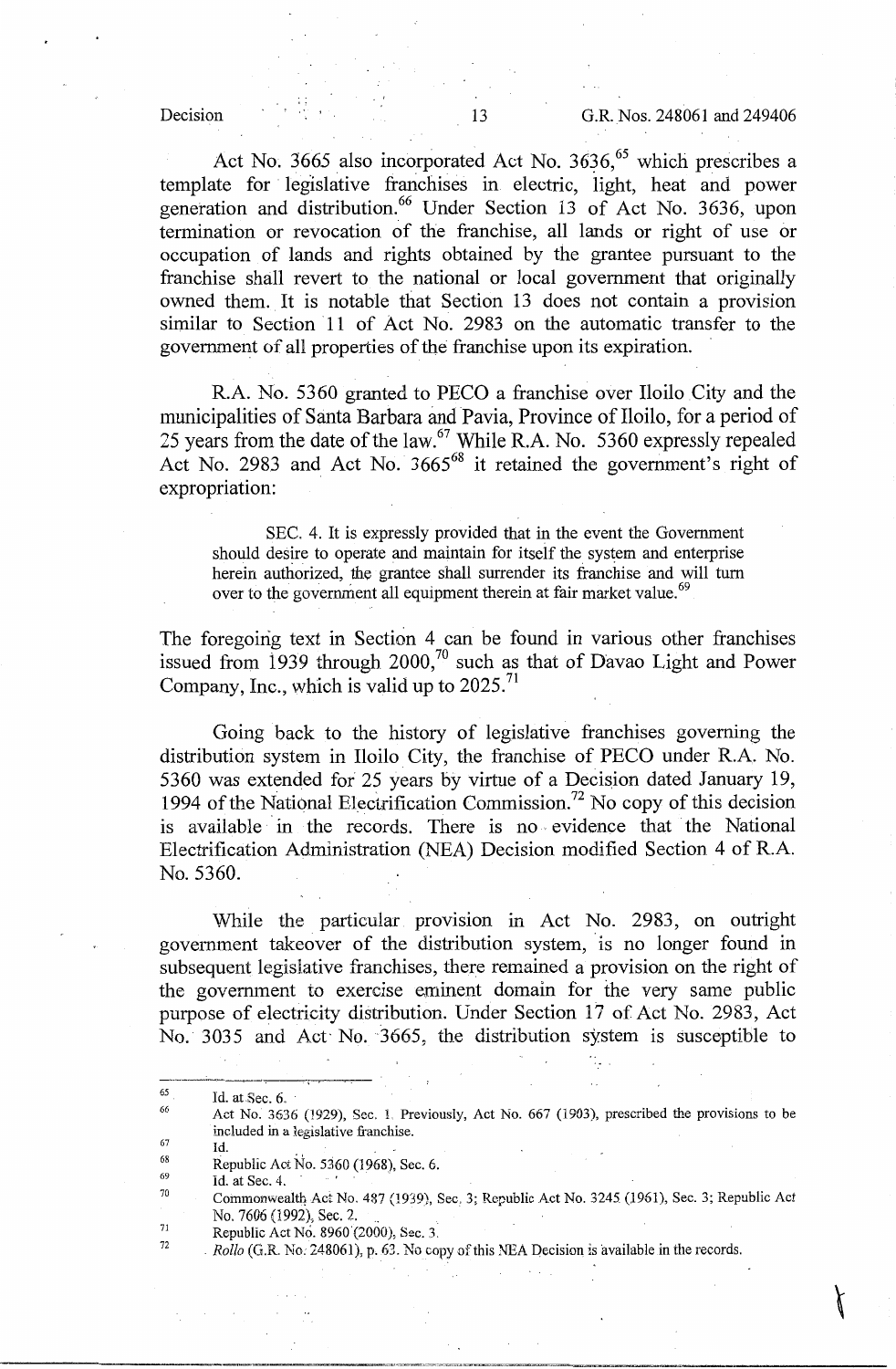### Decision 14 G.R. Nos. 248061 and 249406

expropriation subject to the conditions that it is exercised 1) after the  $20^{th}$ year of the franchise; 2) by the national government or the local government to which the right has been assigned; and 3) upon payment of compensation. Section 4 of R.A. No. 5360 retained remnants of Section 17 of Act No. 2983 by providing that the government may exercise the right of expropriation should it "desire to operate and maintain" the system. In other words, under the foregoing legislative franchises, the distribution system of PECO in Iloilo City is susceptible to expropriation by the government for the very same public purpose of electricity distribution. There is no specific public necessity that can precipitate the exercise of eminent domain; mere desire to operate by the government or mere assignment of the right to operate to a local government or agency is sufficient. It is notable that, while these provisions can be found in PECO's own legislative franchises, PECO never questioned their constitutionality.

The foregoing history of the legislative franchise of PECO establishes that its distribution system in Iloilo City is no ordinary private property. To begin with, the very installation of the distribution system depends on a franchise. Section 1, Act No. 2983, Section 2, Act No. 3035, Section 1, Act No. 3665 and Section 1 of R.A. No. 5360 all provide that the right to construct, install and establish a distribution system on public space in Iloilo City must be based on a franchise. Ownership was co-existent with the franchise. Moreover, the distribution system is burdened with public use even after the termination of the franchise either by expiration or decision of the government. This is evident in the original franchise under Section 11 of Act No. 2983 and Act No. 3035, which provides that upon expiration of the franchise, the distribution system automatically becomes the property of the government, without mention of payment of compensation to Dela Rama or · PECO. Moreover, even before expiration of the franchise of PECO, its distribution system may be taken over by the government and put to the very same public use.

# **Expropriation by MORE of the distribution**  system of PECO is for a genuine public purpose

The next legal issue is whether expropriation by MORE of PECO's distribution asset under Sections l0 and 17 of R.A. No. 11212 is for a genuine public purpose. To reiterate, while it is the Congress that defines public necessity or purpose, the Court has the power to review whether such necessity is genuine and public in character, by applying as standards the constitutional requirements of due process and equal protection.<sup>73</sup>

In its assailed Decision, the RTC held that while R.A. No. 11212 authorizes MORE to expropriate the private property of PECO and to apply the same to the public purpose of power distribution, such identified public

<sup>73</sup> Lagcao v. Labra, supra note 55.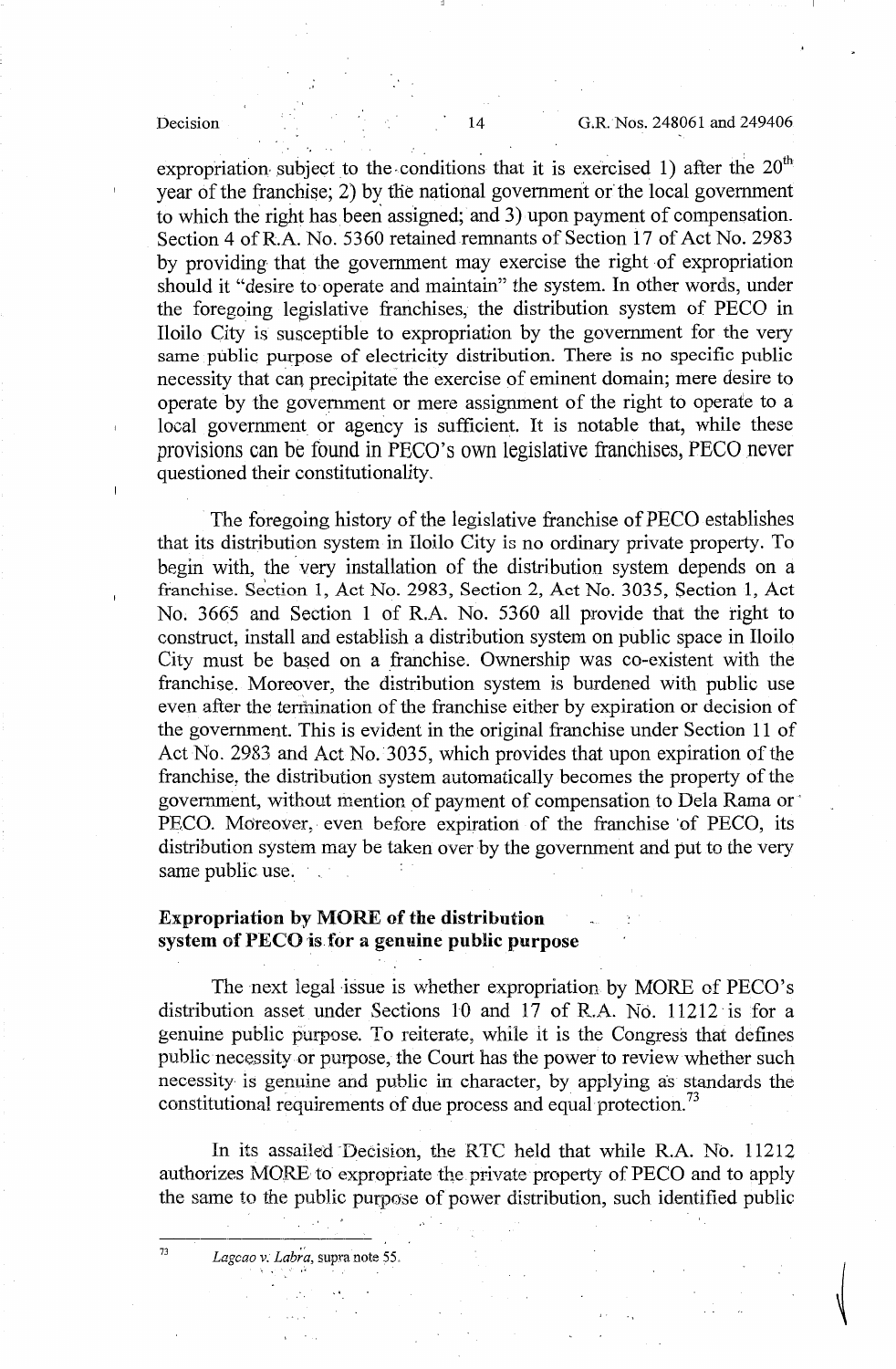purpose is not genuine for ultimately it is the private interest of MORE that will be served by the expropriation. In other words, the expropriation is an ill-disguised corporate takeover.

The RTC relied on American jurisprudence, namely *Cary Library v. Bliss<sup>74</sup>*and *West River Company v. Dix,<sup>75</sup>*to hold that no genuine and public necessity will be served when private property that is already devoted to public use is expropriated for the very same public use, as such expropriation will amount to taking private property from A and giving it to B without due process.<sup>76</sup>

These American cases law, however, has since been qualified, for at present, taking for the same public purpose in favor of a local government<sup>77</sup> and taking for a similar, but not identical public use<sup>78</sup> are valid. The most releyant development in the jurisprudence of that jurisdiction is *Kela v. City*  of New London<sup>79</sup> and *Berman v. Parker*<sup>80</sup> which upheld the expropriation of private property to pave the way for economic development, even when ultimately such development will benefit private business. Other jurisdictions have upheld expropriation of private property for redevelopment and subsequent transfer to private developers.<sup>81</sup>

! **Even without these developments** in **Western jurisprudence, the**  genuineness of the public purpose of the expropriation of the distribution system of PECO can be determined from R.A. No. 11212 itself.

Expropriation under Sections 10 and 17 ofR.A. No. 11212 is not only for the general purpose of electricity distribution. A more distinct public purpose is emphasized: the protection of the public interest by ensuring the uninterrupted supply of electricity in the city during the transition from the old franchise to the new franchise; This distinct purpose has arisen because MORE is the new franchise holder in a city whose public space is already burdened by an existing distribution system, and that distribution system cannot continue· to serve a public use for it is owned by the old franchise holder.

<sup>74</sup>  75 76 77 78 79 80 81 151 Mass. 364 (1890) <http://law.justia.com/cases/massachusetts/supremecourt/volumes/151/15lmass364.html/> (visited August 10, 2020). 47 U.S. 507 (1848) <http://supreme.justia.com/cases/federal/us/47/507/> (visited August 10, 2020). . *Proprietors a/Charles River Bridge v. Proprietors of Warren Bridge,* 36 U.S. 420 (1837) · <http://supreme.justia'.com/cases/federa1/us/36/420/#tab-opinion-1942465/> (visited August 10, 2020 *Long Island* . *Water S11pply Co. v.. Brooklyn,* '. 166 U.S. 685 (1897) http://supreme.justia.com/cases/federal/ us/166/685/> (visited August 10, 2020). *Eastern R.\_ Co. \'.·Boston, R.,* 111 Mass. 125, 15 Am. Rep. 13. 545 U.S. 469 (2005), <http://supreme.justia.com/cases/federal/us/545/469/> (visited August 10, 2020). 348 U.S. 26 (1954), <http://supreme.justia.com/cases/federal/us/348/26/> (visited August 10, 2020) *(UK.) Alliance Spring Co Ltd & Ors v. The First Secretary of State* (2005) EWHC 18; (Singapore) Amendments to the Land Titles Act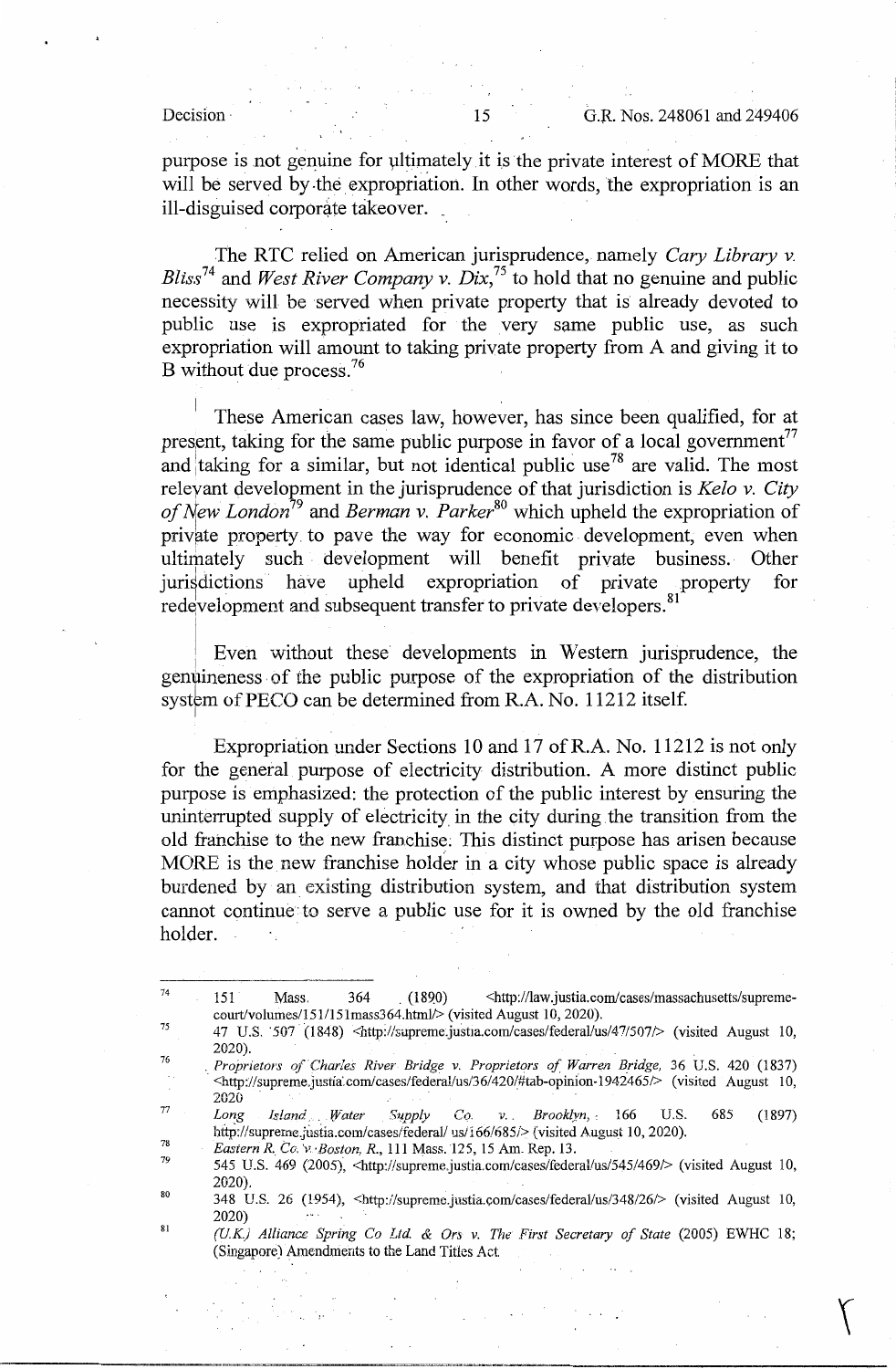For purposes of clarity, the relevant portions of Sections 10 and 17 of R.A. No. 11212 are reproduced below:

SEC. 10. *Right of Eminent Domain*. — Subject to the limitations and procedures prescribed by law, the grantee is authorized to exercise the power of eminent domain insofar as it may be reasonably necessary for the efficient establishment, improvement, upgrading, rehabilitation, maintenance and operation of its services x x x The grantee may acquire such private property as is actually necessary for the realization of the purposes for which this franchise is granted, including, but not limited to poles, wires, cables, transformers, switching equipment and stations, buildings, infrastructure, machineries and equipment previously, currently or actually used, or intended to be used, or have been abandoned, unused or underutilized, or which obstructs its facilities, for the operation of a distribution system for the conveyance of electric power.

xxxx

SEC. 17. *Transition of Operations*. — In the public interest and to ensure uninterrupted supply of electricity, the current operator, Panay Electric Company, Inc. (PECO), shall in the *[interim]* be authorized to operate the existing distribution system within the franchise area, as well as implement its existing power supply agreements with generation companies that had been provisionally or finally approved by the ERC until the establishment or acquisition by the grantee of its own distribution system and its complete transition towards full operations as determined by the ERC, which period shall in no case exceed two (2) years from the grant of this legislative franchise.

### xxxx

This provisional authority to operate during the transition period shall not be construed as extending the franchise of PECO after its expiration on January 18, 2019, and it shall not prevent the grantee from exercising the right of eminent domain over the distribution assets existing at the franchise area as provided in Section 10 of this Act.

The public necessity of ensuring uninterrupted electricity is implicit in Section 10 of R.A. No. 11212, which authorizes MORE to expropriate the existing distribution system to enable itself to efficiently establish its service. This distinct public necessity is reiterated in Section 17 of R.A. No. 11212 under which MORE may initiate expropriation proceedings even as PECO is provisionally operating the distribution system. In fact, this distinct public necessity of ensuring uninterrupted electricity is the very rationale of the ERC in granting PECO a provisional CPCN.<sup>82</sup> The provisional CPCN is the legal basis of PECO's continued operation of the distribution system. PECO cannot deny that such distinct necessity to ensure uninterrupted electricity supply is public and genuine.

<sup>82</sup>*Rollo* (G.R. No, 248061), p. 288.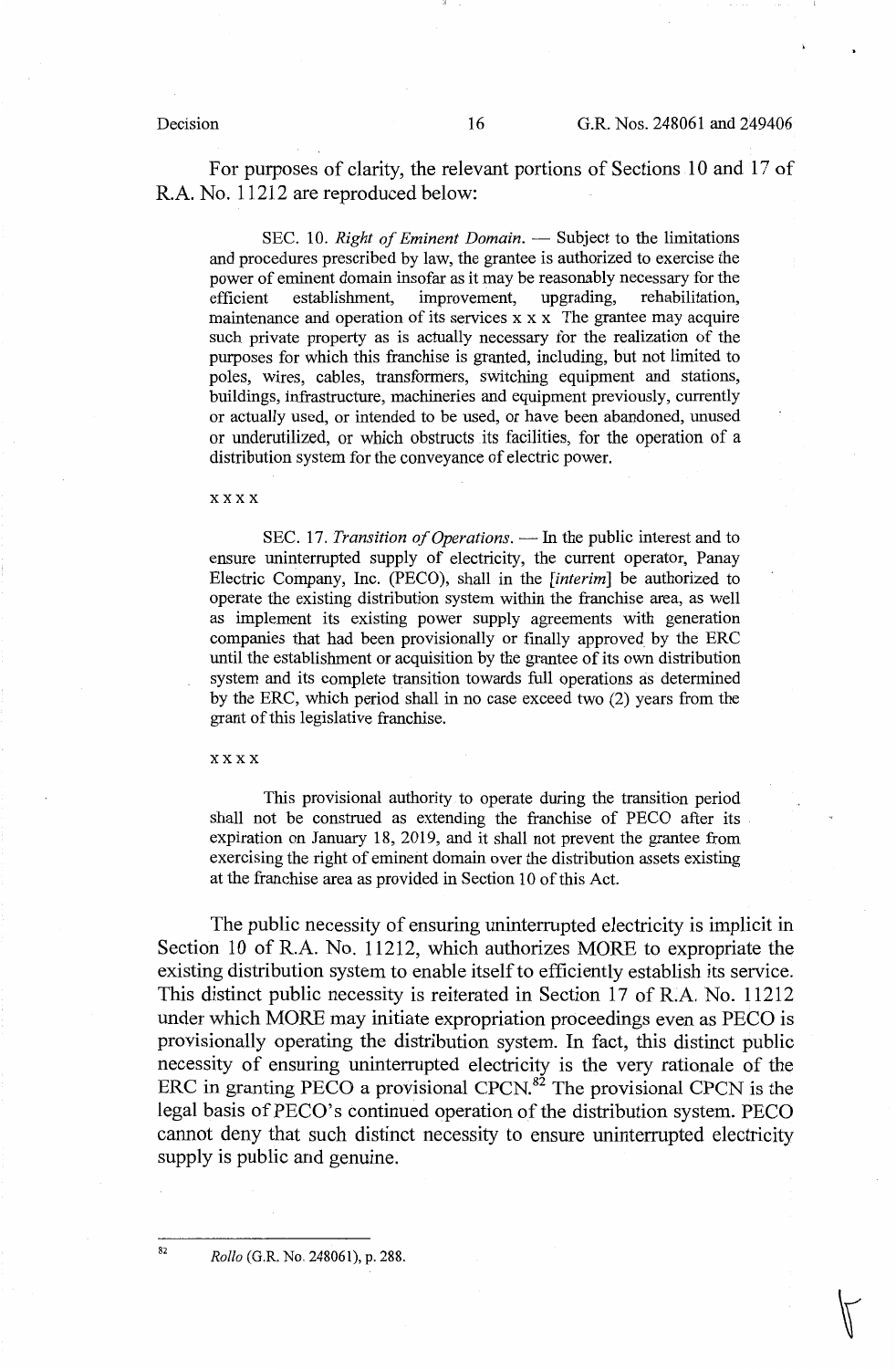Moreover, under R.A. No. 9136, one recognized public purpose is the protection of "public interest as it is affected by the rates and services of electric utilities and other providers of electric power."<sup>83</sup> The Court has sustained the taking of private property to ensure uninterrupted supply of electricity in *National Electrification Administration v. Maguindanao Electric Cooperative, Inc.*<sup>84</sup> It recognized this authority in NEA which, under Presidential Decree No. 269, may order the transfer of the distribution assets of Maguindanao Electric Cooperative, Inc. as the old franchise holder to Cotabato Electric Cooperative, Inc. as the new franchise holder.<sup>85</sup>

Furthermore, R.A. No.  $11361^{86}$  recently took effect declaring that the unintenupted conveyance of electricity from generating plants to end-users is not just a matter of public interest, but already an elevated "matter of national security and is essential to sustaining the country's economic development."<sup>87'</sup> Without a doubt, the provision of uninterrupted supply of electricity is a public purpose which is distinct from the general purpose of electricity distribution. Such distinct purpose is both public and genuine.

Finally, MORE points out that the end-users in Iloilo have a stake in the uninterrupted operation of the distribution system, for the charges they have been paying PECO include the cost of recovery of its investment. While it is unfortunate that MORE did not substantiate this important point with data on the structure of the distribution charges and the extent to which payment of these charges by the end-users in Iloilo City have allowed PECO to recover its investment in the distribution system, it remains a valid expectation on the part of the end-users that they will enjoy uninterrupted supply of power and electricity during the transition from the old franchise holder to the new franchise holder. In sum, expropriation by MORE of the distribution system of PECO under Sections 10 and 17 of R.A. No. 11212 serves both the general public interest of conveying power and electricity in Iloilo City and the peculiar public interest and security of ensuring the uninterrupted supply of electricity. The RTC erred in declaring these provisions unconstitutional.

85

<sup>83</sup>  84 Republic Act No. 9136 (2001), Sec. 2(f).

G.R. Nos. 192595-96, April 11, 2018, 861 SCRA 1.

Presidential Decree No. 269 (1973). The pertinent provision reads:

Sec. 4. *NEA Authorities, Powers and Directives.* [The NEA is specifically authorized:]

<sup>(</sup>m) To acquire, by purchase or otherwise (including the right of eminent domain, which is hereby granted to the NEA)  $x \times x$  real and physical properties  $x \times x$  whether or not the same be already devoted to the public use of generating, transmitting or distributing electric power and energy, upon NEA's determination that such acquisition is necessary to accomplish the purposes of this Decree and, if such properties be already devoted to the public use described in the foregoing, that such use will be better served and accomplished by such acquisition; Provided, That the power herein granted shall be exercised by the NEA solely as agent for and on behalf of one or more public service entities which shall timely receive, own and utilize or replace such properties for the purpose of furnishing adequate and dependable service on an area coverage basis, which entity or entities shall then be, or in connection with the acquisition shall become, borrowers from the NEA XXX

<sup>86</sup>  87 Approved on August 8, 2019.

Id. at Sec. 2.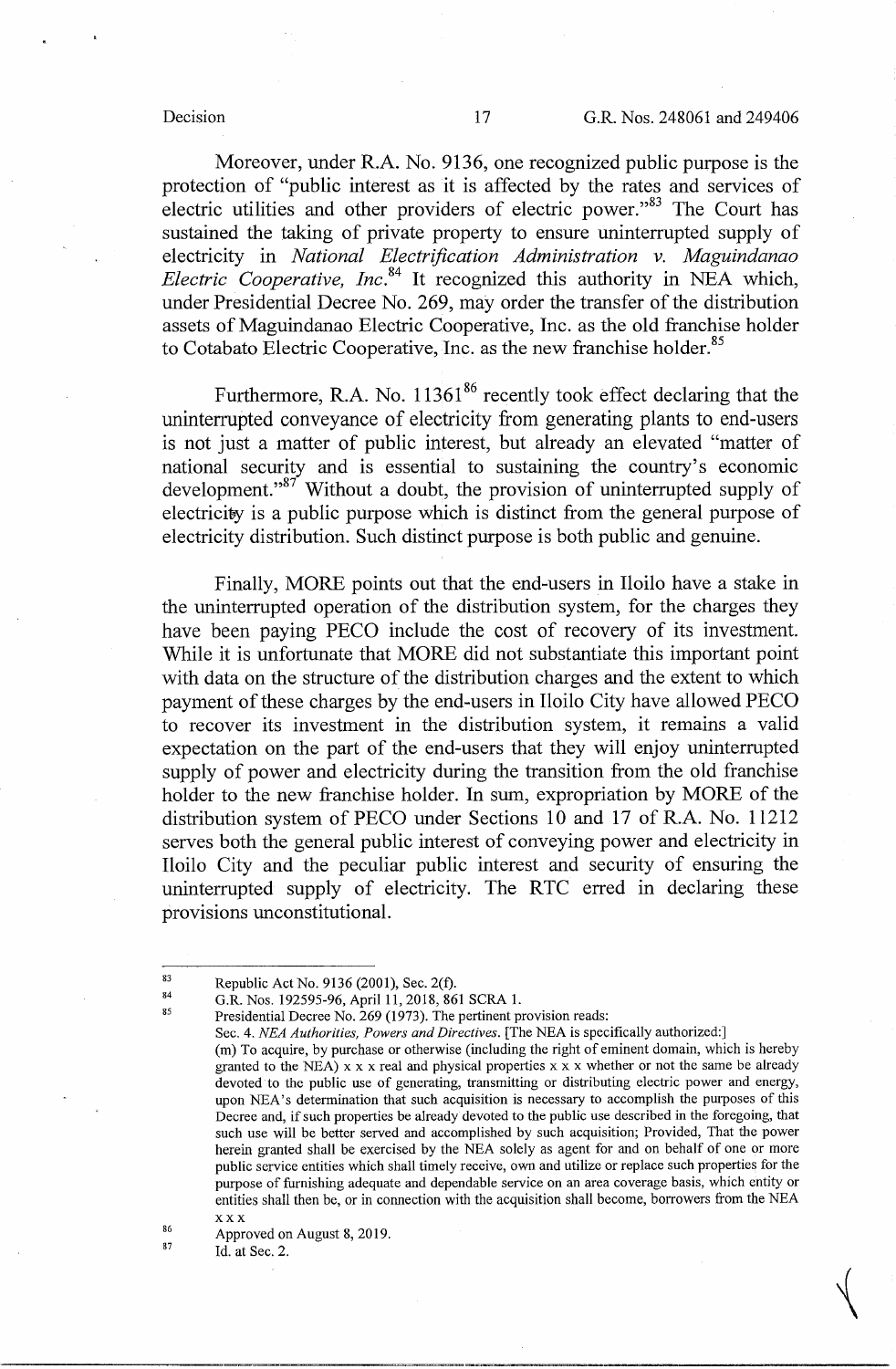Justice Leonen dissents on two grounds. First, Section 10 of R.A. No. 11212 is unconstitutional for it simultaneously favors MORE with unwarranted benefits that are not enjoyed by other public utilities that are similarly situated, and discriminates against PECO by allowing expropriation of its assets upon payment of the assessed value rather than the fair market value.<sup>88</sup>

The Dissenting Opinion reiterates the argument of PECO that, unlike other public utilities, MORE is accorded by law the privilege of expropriating the existing distribution system in the franchise area and immediately taking over the same upon deposit of the full amount of the assessed value. Other public utilities that are similarly situated, namely Mactan Electric Company, Inc. (MECO), Tarlac Electric, Inc. and Angeles Electric Corporation, have the power of expropriation, but not the power of immediate takeover.<sup>89</sup>

The conceptual premise of the argument is flawed, for which reason the conclusion is faulty. While all are public utilities, MORE is not similarly situated as MECO, Tarlac Electric, Inc. and Angeles Electric Corporation. The latter public utilities are existing franchise holders with existing and functioning distribution systems. MORE is a new franchise holder that is virtually deprived of the option to set up a new distribution system, not only because the existing public space is burdened with the distribution system of the old franchise holder, but also because it must hit the ground running and ensure the uninterrupted and continuous supply of electricity to the city. MORE is therefore peculiarly and doubly burdened. It must not only supply electricity, it must also prevent any disruption that might arise from its takeover of the franchise.

The Dissenting Opinion adds that MORE is unusually favored with a monopolistic franchise even as it has no track record in the business of power distribution. The dismal performance of PECO as the old monopolistic franchise will not be undone by inflicting a novice public utility like MORE upon the residents of Iloilo City.<sup>90</sup> Unfortunately, the competence of this Court is limited to the determination of the constitutionality of R.A. No. 11212, and does not extend to the assessment of the expertise of MORE or any franchise holder. The ineptitude of the holder does not translate to the unconstitutionality of its franchise. The remedy for that is non-renewal or cancellation, not judicial review.

As compared to other franchise holders, PECO is not inordinately prejudiced. Its distribution system is no ordinary private property for it has been historically burdened with the public interest of electricity distribution. The distribution system was built on public spaces pursuant to the original

<sup>88</sup>  89 Dissenting Opinion, Associate Justice Marvic M. V, F. Leonen, p.l.

<sup>90</sup>  Id. at 4-5.

Id. at 6.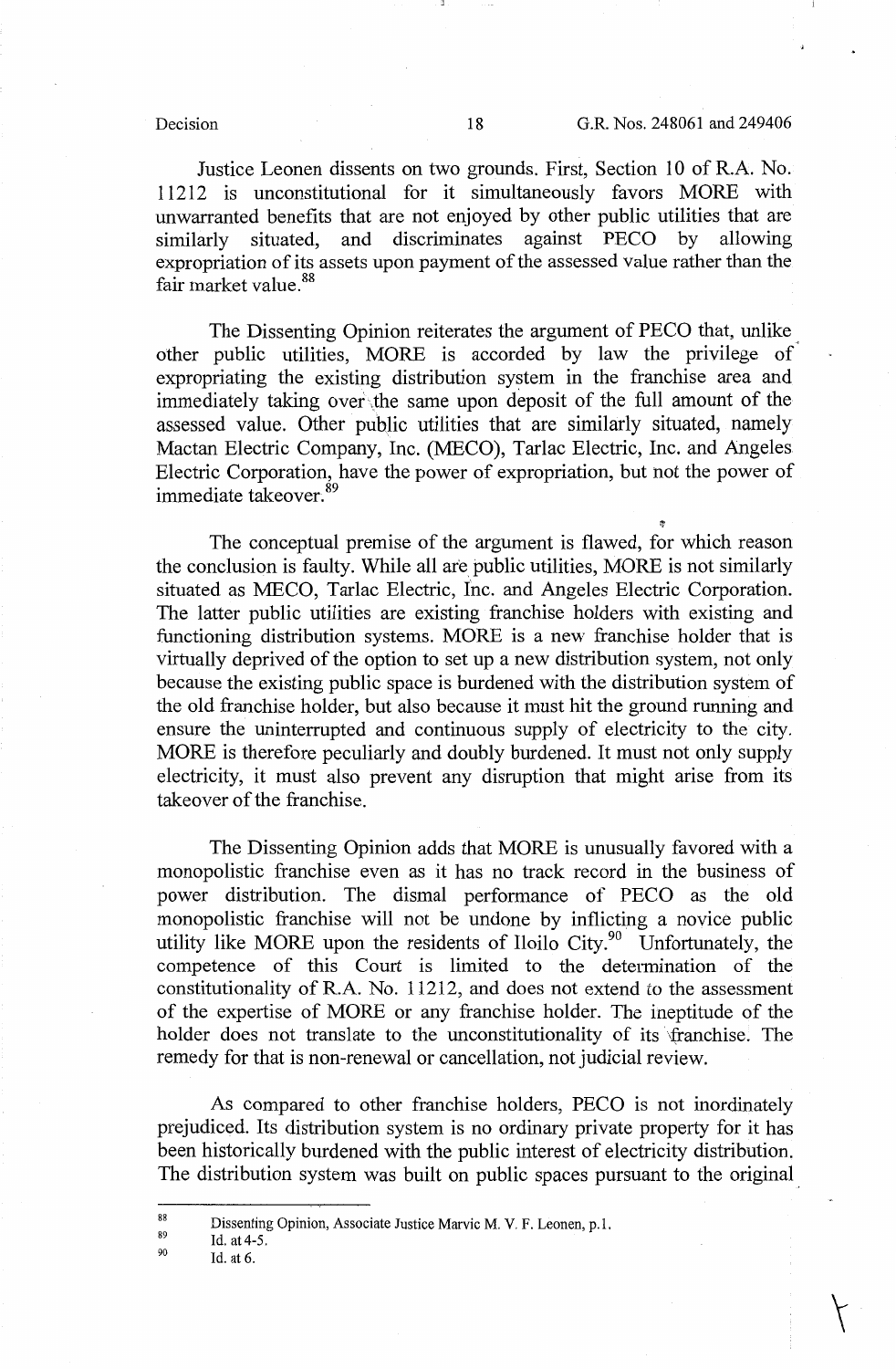franchise of Dela Rama, specifically Section 1 of Act 2983, as well as the transfer and continuation franchise of PECO, specifically Section 1 of R.A. No. 5360. Contrary to the Dissenting Opinion, the termination of the franchise of PECO did not mean that the public purpose for which the distribution system (including the public lands and spaces to which it is attached) was installed automatically ceased. Section 1 of R.A. No. 5360 granted to PECO "the right and privilege to install, lay and maintain on all streets, public thoroughfares, bridges and public places within said limits, poles, wires, transformers, capacitors, overhead protective devices, and pole line hardware, and other equipment necessary for the sale distribution of electric current to the public." Even maintaining possession of the distribution system must be for the original public purpose for which the privilege of installing it was granted.

In her Dissenting Opinion, Justice Lazaro-Javier extends the concept of bill of attainder to cover Sections 10 and 17 of R.A. No. 11212 in that these legislations purportedly single out PECO and subject the latter to punishment without the benefit of trial.<sup>91</sup> This conception that bills of attainder is problematic for, as correctly pointed out by Justice Leonen in his dissent, a legislative franchise is not a right, but a special privilege the grant, amendment, repeal or termination of which is granted to Congress by no less than the Constitution.<sup>92</sup> Consequently, the termination of a franchise by its expiration is not a deprivation of a right or property that amounts to punishment.<sup>93</sup> There is no question that the franchise of PECO was allowed to lapse because of its failure to render competent public service. No prior judicial trial of the performance of PECO is required before the Congress may decide not to renew PECO's franchise. The power of this Court to subject to judicial review the constitutionality of a franchise legislation does not include the power to choose the franchise holder. That is not our place in the constitutional scheme of things.

The grant to MORE of the authority to initiate expropriation of the distribution assets of PECO is within the power of Congress to make, subject to the requirements of a valid expropriation. That the assets of PECO will be the subject of expropriation does not signify that it is being singled out. Only PECO has had a franchise over the same area. There is no other previous franchise holder. Only its assets continue to burden public space in the franchise area. If and when other distribution assets are allowed to be installed and to operate in the same franchise area, their expropriation by MORE is not precluded by Sections 10 and 17 of R.A. No. 11212.

Going back to the Dissenting Opinion of Justice Leonen, it is correct that the government could have availed of Section 4 to expropriate the

<sup>91</sup>  92 Dissenting Opinion, Associate Justice Amy C. Lazaro-Javier.

*Senator Jaworski v. Philippine Amusement and Gaming Corp.,* 464 Phil. 375, 385 (2004).

<sup>93</sup>  See Anthony Dick, "The Substance of Punishment under the Bill of Attainder Clause," 63 Standford Law Review 1177.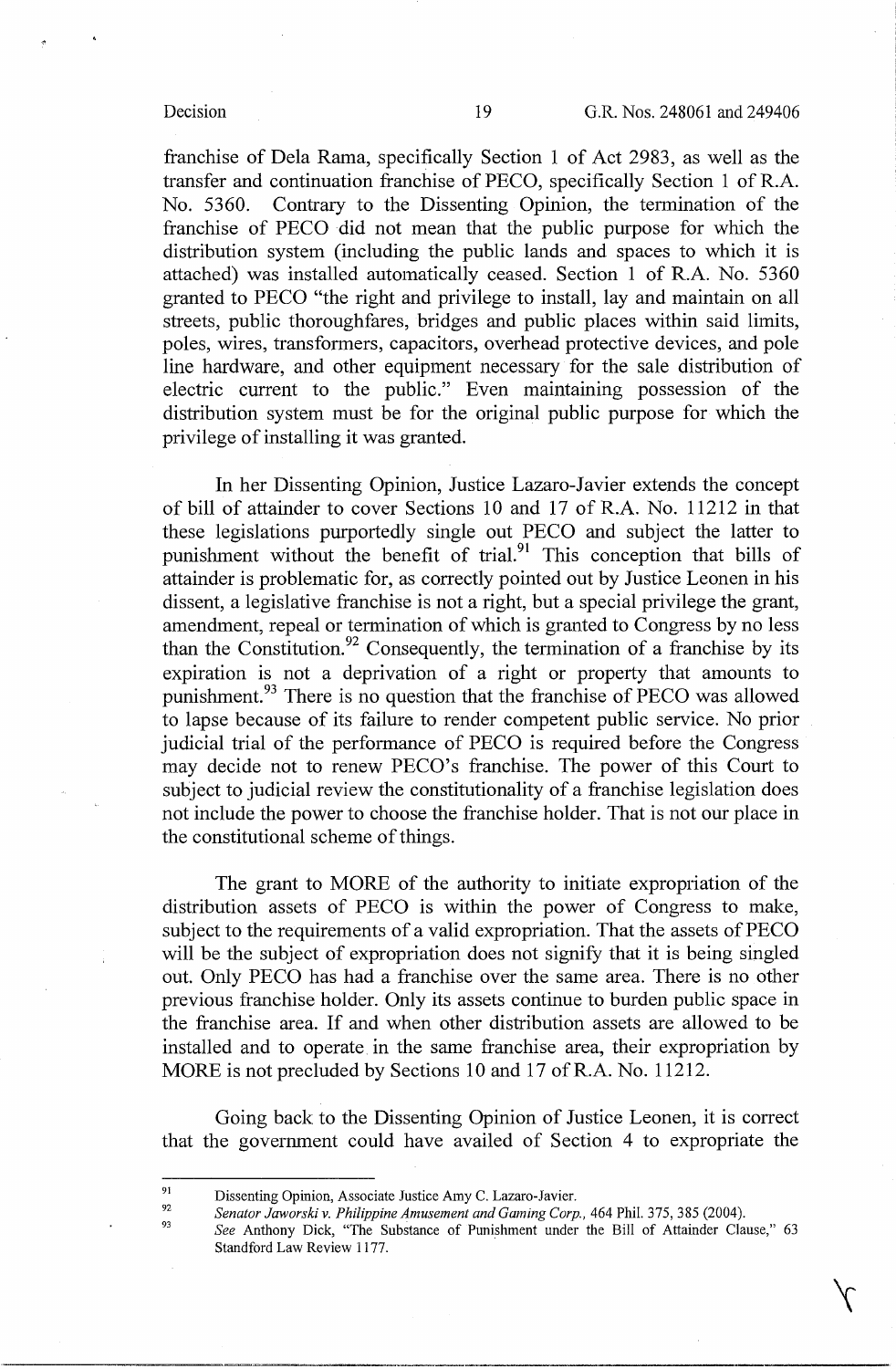$\overline{\mathcal{K}}$ 

distribution system during the term of the franchise. That the government let the franchise lapse without initiating expropriation directly or through an agent does not mean that it is no longer able to do so. There is no shelf-life to the power to expropriate. There is no prohibition against the government initiating expropriation of the distribution system for as long as all the requirements of a valid expropriation are met. In fact, a month after the expiration of the franchise of PECO, the government, through R.A. No. 11212, set into motion the expropriation of the distribution asset by authorizing MORE as its agent.

The Dissenting Opinion echoes the respondent that the authorization given to MORE to take over the distribution system upon deposit of the assessed value is discriminatory. Both fail to see that Section 17 of R.A. No. 11212 still requires payment of just compensation, even as, for the purpose of immediate takeover, it allows mere deposit of the assessed value. Deposit of the assessed value is without prejudice of the determination of just compensation by the RTC in the expropriation case. To reiterate, immediate takeover is warranted by the public necessity for and heightened security interest in the continued and uninterrupted supply of electricity.

In sum, being peculiarly situated, MORE was validly granted by Section 10 with a unique power of expropriation. Moreover, given that its distribution system is imbued with public interest, PECO was not unusually prejudiced by the reservation in Section 10 of R.A. No. 11212 to expropriate the property. Section 10 is no class legislation. It is constitutional.

The second ground cited in the Dissenting Opinion of Justice Leonen is that Section 17 of R.A: No. 11212 is unconstitutional for it authorizes an expropriation that serve no distinct public purpose and, as such, amounts to a taking without due process.<sup>94</sup>

The Dissenting Opinion overlooks that there are two distinct public purposes to be served by the expropriation clause in R.A. No. 11212. One public purpose is power distribution as ordinarily carried out by public electric utility on a day-to-day basis. Another is the public purpose and security interest of preventing any disruption in the supply of electricity during the period of takeover by the new franchise holder from the old franchise holder. No less than PECO invoked this second distinct public purpose when it applied for and operated the distribution system under a provisional CPCN following the expiration of its franchise. To emphasize, when PECO operated the distribution system under the provisional CPCN it did so, not for the ordinary public purpose of power distribution (which it could no longer fulfill), but for the distinct public purpose of forestalling a power interruption during the transition. It is this second distinct public

<sup>94</sup> Dissenting Opinion, Associate Justice Marvic M. V. F. Leonen, supra note 88.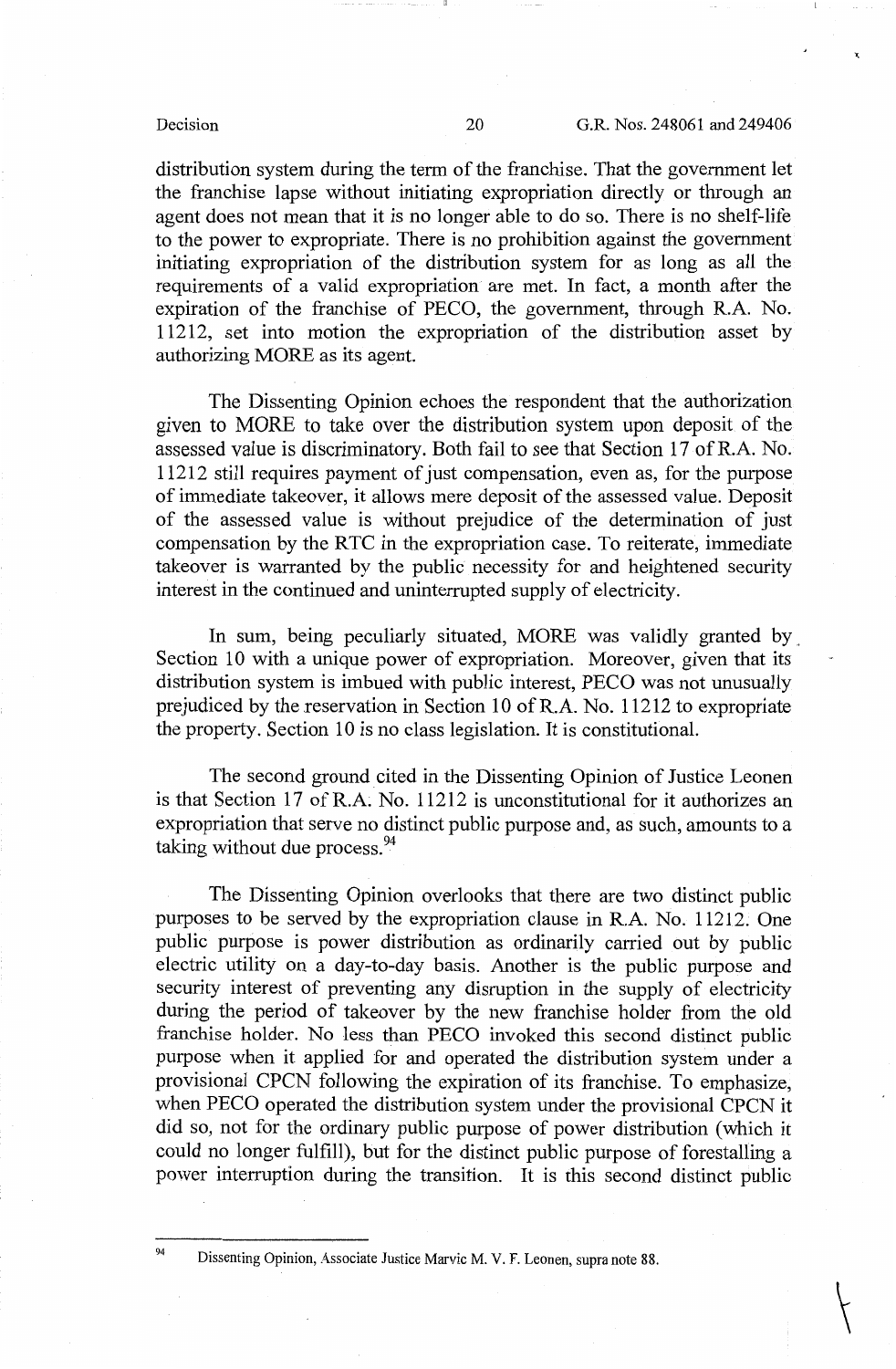purpose which impels immediate expropriation and takeover of the distribution asset of PECO pursuant to Section 17 of R.A. No. 11212.

It is true that ultimately MORE will benefit from the expropriation, just as PECO benefited from the grant of the privilege to install the distribution system on public space. However, the benefit to MORE does not detract from the distinct public necessity to be served by the expropriation, as such step would prevent massive and prolonged economic disruption in the city, not to mention oppressive discomfort by its residents.

Justice Lazaro-Javier argues that Sections 10 and 17 of R.A. No. 11212 virtually enable MORE to piggyback on PECO in order to establish and operate its franchise. Every legislative franchise enables the franchise holder to expropriate with the view of building its distribution system. Even PECO obtained the franchise from Dela Rama along with the authority to use public spaces for the installation of its distribution system. MORE is . authorized to acquire the assets of PECO and any other assets of any other entity that might be available as these are necessary for the discharge of its public franchise.

Finally, the Dissenting Opinion of Justice Leonen misunderstood the import of the discussion on *Kela v. City of London.* It is to demonstrate that the RTC's reliance on *Cary Library v. Bliss* and *West River Company v. Dix*  is misplaced for the jurisprudence in that foreign jurisdiction is still evolving. As summarized by the Court, the current state of that jurisprudence is that taking for the same public purpose, but in favor of a local government or for a similar, but not identical public purpose is valid. The Court need not borrow from this jurisprudence, as there is more than sufficient basis in the facts and law of this to uphold the constitutionality of Sections 10 and 17 ofR.A. No. 11212.

**WHEREFORE,** the instant Petitions are **GRANTED.** The assailed Judgment dated July 1, 2019 is **REVERSED** and **SET ASIDE.** Sections 10 and 17 of Republic Act No. 11212 are **DECLARED CONSTITUTIONAL**.

### **SO ORDERED.**

*10SE* C. REYES, JR.

**\VE CONCUR:-**

I. PERALTA DIOSDADO Iustice Chie.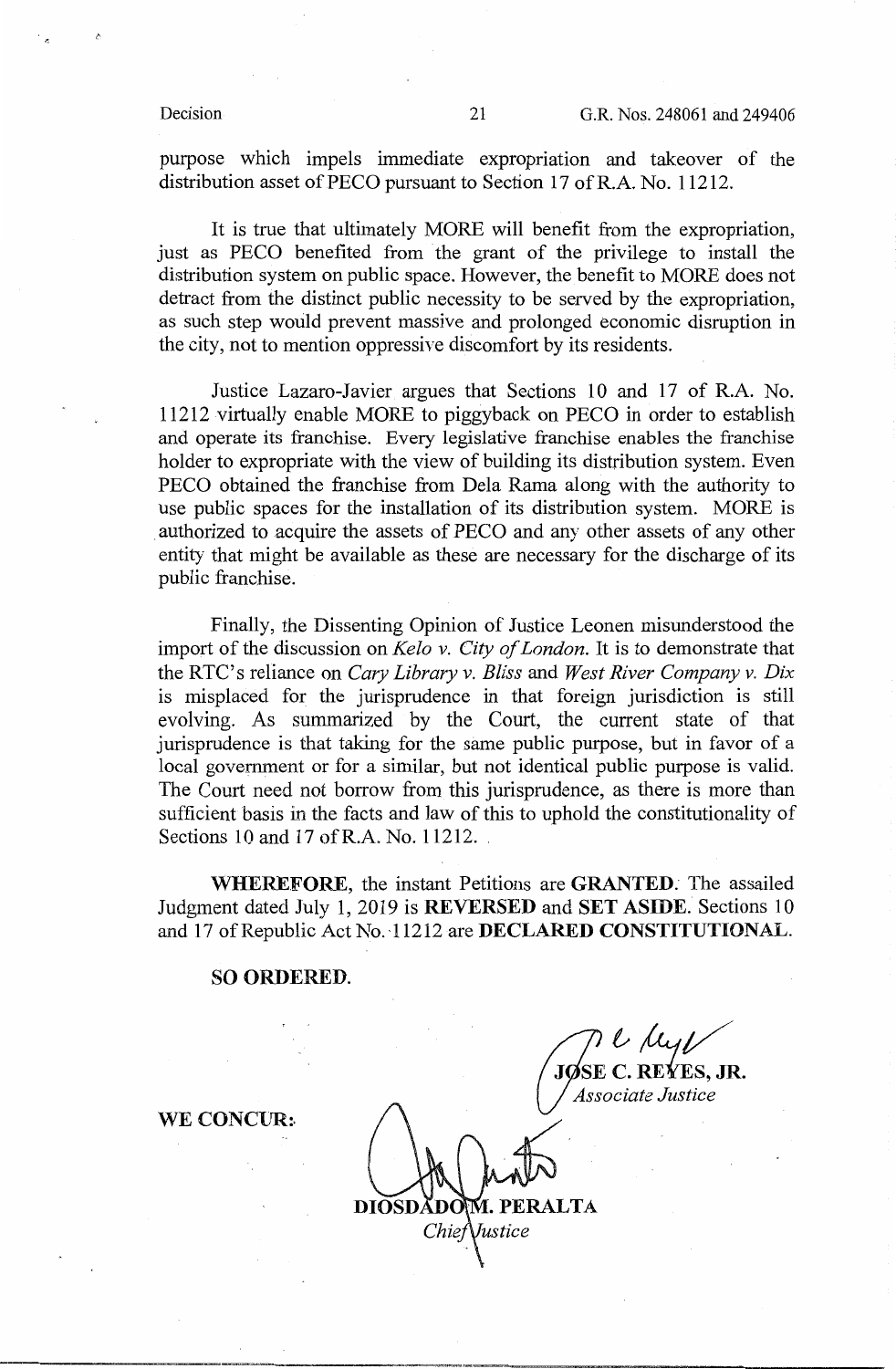Decision 22

- i•

 $\cdot$ 

G.R. Nos. 248061 and 249406

l.

fluire rue Ayanate Opinion 4 dissent. Se sparate pin £ **ESTELA M. PERLAS-BERNABE** MARVIC/M.V. F. LEONE Associate Justice 'ociate Jystice iguate **ALFREDO B** S. CAGUIOA **NDO** sociate Justice As ciate Ju . CARANDANC P su a **ROSTART D. CARAN** RAMO UL L. HERNANDO Associate Justice I june the desired Anion L. LAZARO-JAVIER UL⁄B. INTING AMY **HENRI** Associate Justice . oin the dessen tic Leo rin *Hu clissent*<br>/ Of Q. Leonen *iLY.* ZALAMED<br>Associate Justice **ROI** Associate Justice )<br>
Join the distert of<br> **COMPLIA** CAERTAN **EDGARDO L. DELOS SANTOS**  $2$   $\degree$   $\degree$ **SAMUEL H. GAERLAN** *Associate Justice Associate Justice* 

**(ON SICK LEAVE) PRISCILLA J. BALTAZAR PADILLA**  *Associate Justice*